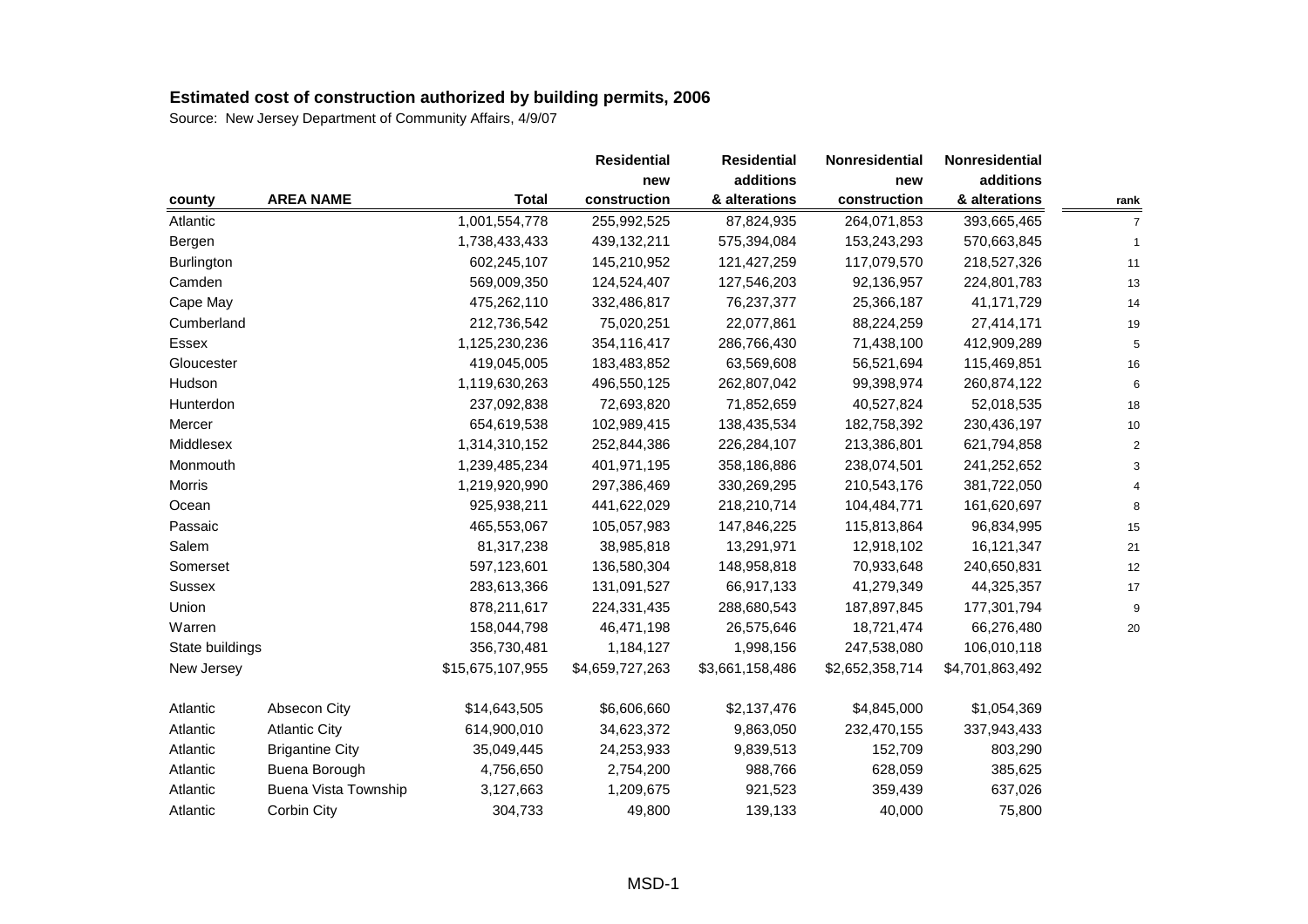|          |                          |              | <b>Residential</b> | <b>Residential</b> | Nonresidential<br>additions<br>new | Nonresidential |      |
|----------|--------------------------|--------------|--------------------|--------------------|------------------------------------|----------------|------|
|          |                          |              | new                |                    |                                    | additions      |      |
| county   | <b>AREA NAME</b>         | <b>Total</b> | construction       | & alterations      | construction                       | & alterations  | rank |
| Atlantic | Egg Harbor City          | 3,639,207    | 982,450            | 1,039,359          | 384,362                            | 1,233,036      |      |
| Atlantic | Egg Harbor Township      | 92,364,773   | 60,609,824         | 7,946,619          | 11,714,952                         | 12,093,378     |      |
| Atlantic | <b>Estell Manor City</b> | 1,095,358    | 629,850            | 223,475            | 98,865                             | 143,168        |      |
| Atlantic | Folsom Borough           | 1,305,918    | 489,000            | 578,513            | 54,664                             | 183,741        |      |
| Atlantic | Galloway Township        | 40,633,191   | 24,358,255         | 6,077,756          | 4,213,100                          | 5,984,080      |      |
| Atlantic | Hamilton Township        | 37,160,165   | 22,428,186         | 3,209,541          | 1,392,776                          | 10,129,662     |      |
| Atlantic | Hammonton Township       | 21,339,566   | 11,343,357         | 4,562,487          | 2,499,860                          | 2,933,862      |      |
| Atlantic | Linwood City             | 11,587,412   | 4,221,454          | 4,607,396          | 37,300                             | 2,721,262      |      |
| Atlantic | <b>Longport City</b>     | 12,464,778   | 9,586,650          | 2,860,478          | 0                                  | 17,650         |      |
| Atlantic | Margate City             | 42,963,022   | 26,553,057         | 14,558,234         | 835,140                            | 1,016,591      |      |
| Atlantic | <b>Mullica City</b>      | 5,685,918    | 3,153,562          | 1,276,811          | 483,287                            | 772,258        |      |
| Atlantic | Northfield City          | 10,249,002   | 2,068,649          | 3,504,332          | 1,035,100                          | 3,640,921      |      |
| Atlantic | Pleasantville City       | 18,497,130   | 6,976,334          | 2,488,740          | 2,736,150                          | 6,295,906      |      |
| Atlantic | Port Republic City       | 1,903,577    | 1,468,700          | 434,877            | 0                                  | 0              |      |
| Atlantic | Somers Point City        | 14,868,415   | 4,986,775          | 4,332,083          | 0                                  | 5,549,557      |      |
| Atlantic | Ventnor City             | 12,424,105   | 6,464,290          | 5,959,815          | $\Omega$                           | 0              |      |
| Atlantic | Weymouth Township        | 591,235      | 174,492            | 274,958            | 90,935                             | 50,850         |      |
| Bergen   | Allendale Borough        | 15,618,594   | 1,526,049          | 9,999,433          | 84,001                             | 4,009,111      |      |
| Bergen   | Alpine Borough           | 21,956,167   | 16,858,600         | 3,934,271          | 33,100                             | 1,130,196      |      |
| Bergen   | Bergenfield Borough      | 19,988,943   | 5,286,785          | 11,523,588         | 17,200                             | 3,161,370      |      |
| Bergen   | Bogota Borough           | 2,982,935    | 476,150            | 1,834,810          | 39,700                             | 632,275        |      |
| Bergen   | Carlstadt Borough        | 22,402,603   | 2,151,500          | 1,166,633          | 1,065,765                          | 18,018,705     |      |
| Bergen   | Cliffside Park Borough   | 20,883,659   | 13,783,450         | 5,431,324          | $\pmb{0}$                          | 1,668,885      |      |
| Bergen   | Closter Borough          | 20,733,182   | 13,263,451         | 5,382,106          | 350,750                            | 1,736,875      |      |
| Bergen   | Cresskill Borough        | 25,990,445   | 9,999,593          | 9,394,226          | 76,000                             | 6,520,626      |      |
| Bergen   | Demarest Borough         | 21,720,807   | 12,230,201         | 4,753,462          | 4,463,484                          | 273,660        |      |
| Bergen   | Dumont Borough           | 20,477,297   | 873,650            | 7,461,609          | 0                                  | 12,142,038     |      |
| Bergen   | Elmwood Park Borough     | 16,175,471   | 5,636,026          | 9,086,970          | 0                                  | 1,452,475      |      |
| Bergen   | East Rutherford Borough  | 17,967,556   | 351,000            | 1,695,935          | 3,219,948                          | 12,700,673     |      |
| Bergen   | Edgewater Borough        | 42,740,265   | 27,455,905         | 9,951,396          | 2,542,380                          | 2,790,584      |      |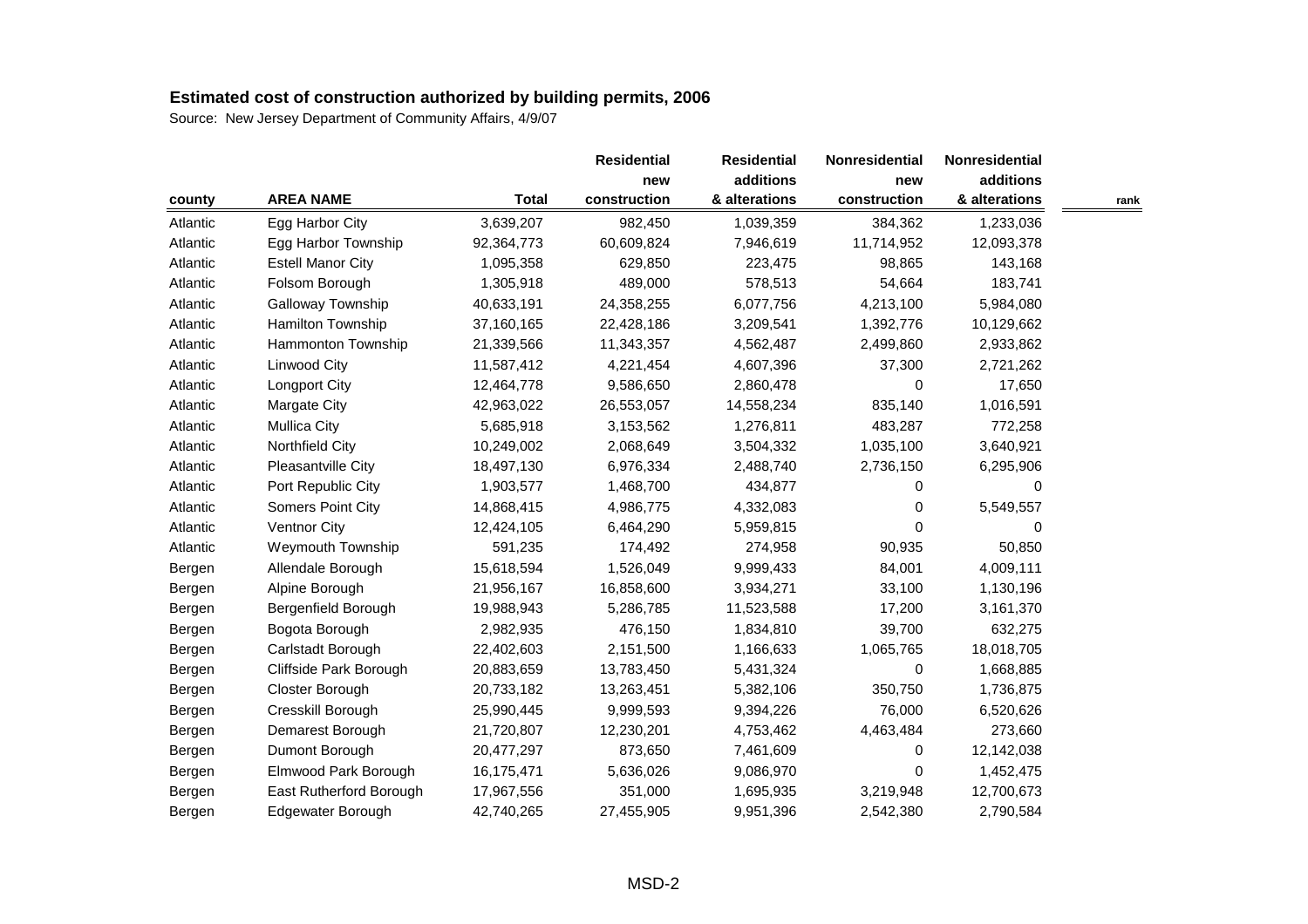|        |                          |              | <b>Residential</b> | <b>Residential</b> | Nonresidential | Nonresidential |      |
|--------|--------------------------|--------------|--------------------|--------------------|----------------|----------------|------|
|        |                          |              | new                | additions          | new            | additions      |      |
| county | <b>AREA NAME</b>         | <b>Total</b> | construction       | & alterations      | construction   | & alterations  | rank |
| Bergen | Emerson Borough          | 15,324,875   | 5,833,700          | 4,518,521          | 2,797,501      | 2,175,153      |      |
| Bergen | <b>Englewood City</b>    | 48,982,658   | 12,872,841         | 19,321,322         | 2,814,980      | 13,973,515     |      |
| Bergen | Englewood Cliffs Borough | 27,046,814   | 13,274,000         | 3,203,019          | 5,800,000      | 4,769,795      |      |
| Bergen | Fair Lawn Borough        | 28,434,572   | 1,573,708          | 18,528,572         | 814,903        | 7,517,389      |      |
| Bergen | Fairview Borough         | 7,754,851    | 4,359,604          | 1,824,308          | 0              | 1,570,939      |      |
| Bergen | Fort Lee Borough         | 53,378,304   | 14,007,296         | 18,923,325         | 10,252,001     | 10,195,682     |      |
| Bergen | Franklin Lakes Borough   | 60,975,753   | 33,432,570         | 17,744,225         | 6,801,250      | 2,997,708      |      |
| Bergen | <b>Garfield City</b>     | 12,384,283   | 1,283,058          | 4,628,708          | 905,400        | 5,567,117      |      |
| Bergen | Glen Rock Borough        | 20,582,103   | 1,555,301          | 16,073,716         | 278,300        | 2,674,786      |      |
| Bergen | Hackensack City          | 59,839,029   | 669,950            | 10,342,769         | 5,444,062      | 43,382,248     |      |
| Bergen | Harrington Park Borough  | 7,559,980    | 2,862,381          | 4,524,661          | 0              | 172,938        |      |
| Bergen | Hasbrouck Heights Boroug | 13,710,256   | 2,591,300          | 6,843,353          | 635,600        | 3,640,003      |      |
| Bergen | Haworth Borough          | 8,762,987    | 3,418,085          | 5,108,942          | 0              | 235,960        |      |
| Bergen | Hillsdale Borough        | 12,509,381   | 1,855,172          | 8,943,550          | 228,800        | 1,481,859      |      |
| Bergen | Ho-Ho-Kus Borough        | 9,121,809    | 1,228,907          | 7,661,081          | 61,050         | 170,771        |      |
| Bergen | Leonia Borough           | 5,875,972    | 854,000            | 3,384,462          | 60,000         | 1,577,510      |      |
| Bergen | Little Ferry Borough     | 5,226,055    | 410,000            | 2,514,255          | 300,000        | 2,001,800      |      |
| Bergen | Lodi Borough             | 21,923,552   | 2,900,051          | 5,609,825          | 10,959,897     | 2,453,779      |      |
| Bergen | Lyndhurst Township       | 34,551,557   | 5,846,183          | 10,558,465         | 4,830,765      | 13,316,144     |      |
| Bergen | Mahwah Township          | 61,747,632   | 18,253,676         | 16,771,698         | 13,852,359     | 12,869,899     |      |
| Bergen | Maywood Borough          | 22,659,420   | 583,250            | 4,606,416          | 2,990,000      | 14,479,754     |      |
| Bergen | Midland Park Borough     | 8,339,083    | 1,503,600          | 3,693,275          | 0              | 3,142,208      |      |
| Bergen | Montvale Borough         | 45,430,729   | 9,179,200          | 7,718,040          | 0              | 28,533,489     |      |
| Bergen | Moonachie Borough        | 9,805,118    | 312,700            | 904,231            | 3,417,900      | 5,170,287      |      |
| Bergen | New Milford Borough      | 12,725,454   | 3,979,050          | 7,696,558          | $\Omega$       | 1,049,846      |      |
| Bergen | North Arlington Borough  | 5,031,865    | 202,600            | 4,219,024          | 0              | 610,241        |      |
| Bergen | Northvale Borough        | 11,096,411   | 2,869,100          | 2,510,177          | 2,428,570      | 3,288,564      |      |
| Bergen | Norwood Borough          | 13,160,631   | 2,362,012          | 4,003,406          | 416,400        | 6,378,813      |      |
| Bergen | Oakland Borough          | 24,576,026   | 2,079,300          | 15,020,322         | 1,556,260      | 5,920,144      |      |
| Bergen | Old Tappan Borough       | 25,607,438   | 15,959,850         | 8,720,292          | 0              | 927,296        |      |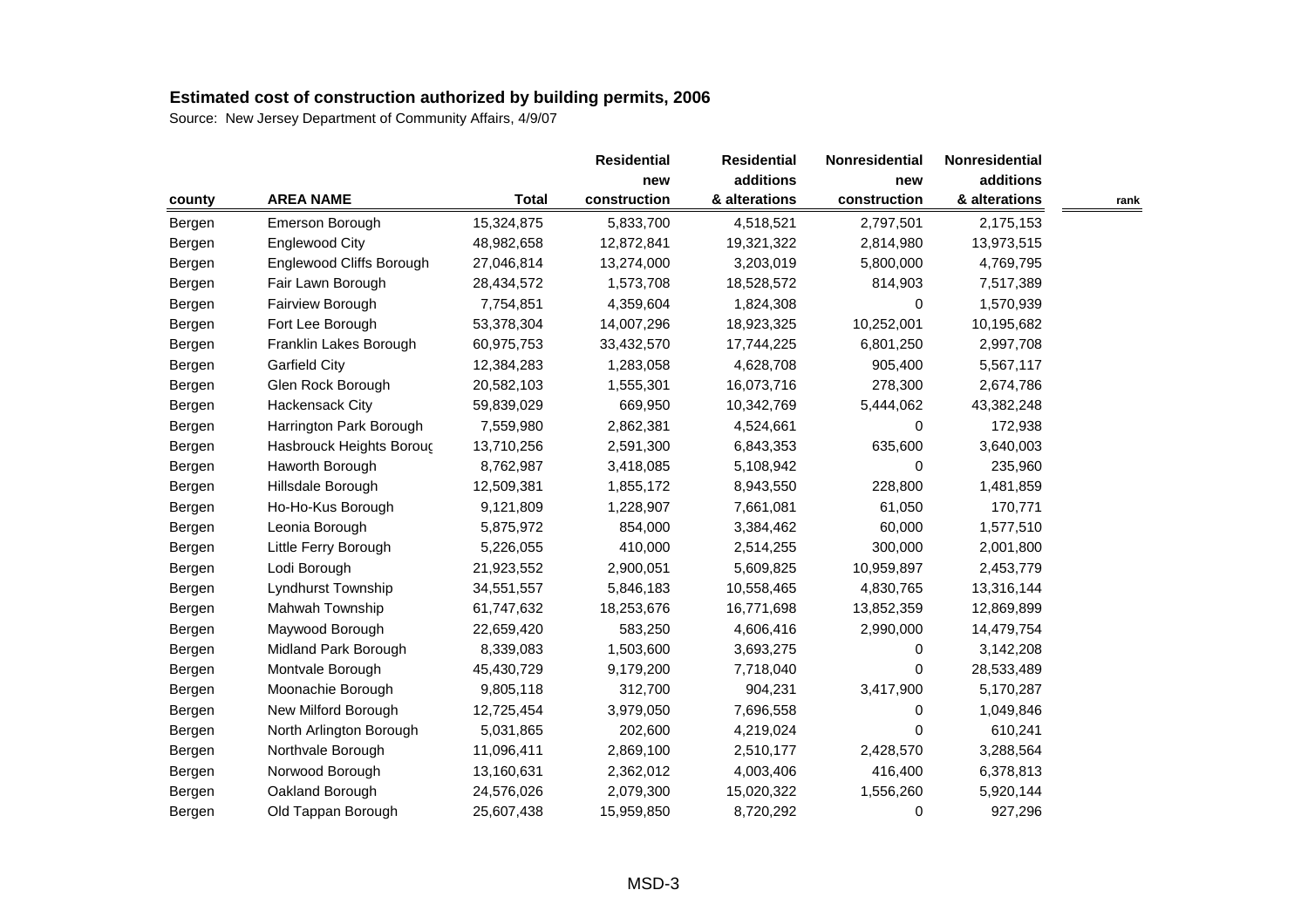|                   |                            |              | <b>Residential</b> | <b>Residential</b> | Nonresidential | Nonresidential |      |
|-------------------|----------------------------|--------------|--------------------|--------------------|----------------|----------------|------|
|                   |                            |              | new                | additions          | new            | additions      |      |
| county            | <b>AREA NAME</b>           | <b>Total</b> | construction       | & alterations      | construction   | & alterations  | rank |
| Bergen            | Oradell Borough            | 25,140,218   | 2,267,951          | 9,314,294          | 2,584,848      | 10,973,125     |      |
| Bergen            | Palisades Park Borough     | 34,477,887   | 27,245,950         | 3,002,393          | 1,000,000      | 3,229,544      |      |
| Bergen            | Paramus Borough            | 184,992,410  | 17,965,771         | 17,615,131         | 11,667,000     | 137,744,508    |      |
| Bergen            | Park Ridge Borough         | 15,542,458   | 6,749,500          | 7,394,437          | 80,000         | 1,318,521      |      |
| Bergen            | Ramsey Borough             | 27,878,153   | 4,583,250          | 12,260,418         | 2,747,400      | 8,287,085      |      |
| Bergen            | Ridgefield Borough         | 11,273,720   | 2,843,500          | 3,495,907          | 1,020,000      | 3,914,313      |      |
| Bergen            | Ridgefield Park Village    | 7,470,503    | 617,000            | 3,473,061          | 0              | 3,380,442      |      |
| Bergen            | Ridgewood Village          | 68,991,860   | 4,975,676          | 38,733,201         | 19,476,072     | 5,806,911      |      |
| Bergen            | River Edge Borough         | 23,285,806   | 618,400            | 8,205,452          | 0              | 14,461,954     |      |
| Bergen            | River Vale Township        | 13,810,689   | 1,864,750          | 9,407,336          | 704,010        | 1,834,593      |      |
| Bergen            | Rochelle Park Township     | 6,831,907    | 1,266,000          | 3,955,222          | 0              | 1,610,685      |      |
| Bergen            | Rockleigh Borough          | 4,688,250    | $\mathbf 0$        | 0                  | 108,000        | 4,580,250      |      |
| Bergen            | Rutherford Borough         | 28,218,572   | 4,366,402          | 11,165,703         | 3,966,690      | 8,719,777      |      |
| Bergen            | Saddle Brook Township      | 12,264,806   | 2,240,638          | 6,601,995          | 6,500          | 3,415,673      |      |
| Bergen            | Saddle River Borough       | 29,065,425   | 18,799,200         | 8,703,775          | 174,700        | 1,387,750      |      |
| Bergen            | South Hackensack Twp       | 11,472,910   | 600,000            | 560,769            | 6,840,575      | 3,471,566      |      |
| Bergen            | <b>Teaneck Township</b>    | 56,574,112   | 6,053,451          | 23,793,754         | 5,665,200      | 21,061,707     |      |
| Bergen            | <b>Tenafly Borough</b>     | 38,749,156   | 18,507,301         | 13,998,436         | 818,350        | 5,425,069      |      |
| Bergen            | Teterboro Borough          | 6,939,164    | 0                  | 0                  | 0              | 6,939,164      |      |
| Bergen            | Upper Saddle River Borou   | 31,017,389   | 15,275,731         | 11,342,966         | 3,108,000      | 1,290,692      |      |
| Bergen            | Waldwick Borough           | 8,708,603    | 554,650            | 5,498,453          | 526,350        | 2,129,150      |      |
| Bergen            | Wallington Borough         | 6,424,284    | 3,790,000          | 1,657,884          | 0              | 976,400        |      |
| Bergen            | Washington Township        | 13,928,717   | 1,316,500          | 11,874,717         | 0              | 737,500        |      |
| Bergen            | Westwood Borough           | 9,055,927    | 1,232,360          | 5,353,395          | 21,000         | 2,449,172      |      |
| Bergen            | Woodcliff Lake Borough     | 30,094,069   | 4,417,570          | 6,143,441          | 2,155,500      | 17,377,558     |      |
| Bergen            | Wood-Ridge Borough         | 7,300,105    | 3,575,055          | 3,132,606          | 143,002        | 449,442        |      |
| Bergen            | <b>Wyckoff Township</b>    | 60,473,811   | 9,400,800          | 20,973,057         | 891,770        | 29,208,184     |      |
| <b>Burlington</b> | <b>Bass River Township</b> | 2,148,856    | 987,901            | 391,935            | 101,750        | 667,270        |      |
| Burlington        | <b>Beverly City</b>        | 2,260,246    | 0                  | 1,991,411          | 181,750        | 87,085         |      |
| <b>Burlington</b> | <b>Bordentown City</b>     | 2,385,358    | 0                  | 1,074,593          | 1,034,644      | 276,121        |      |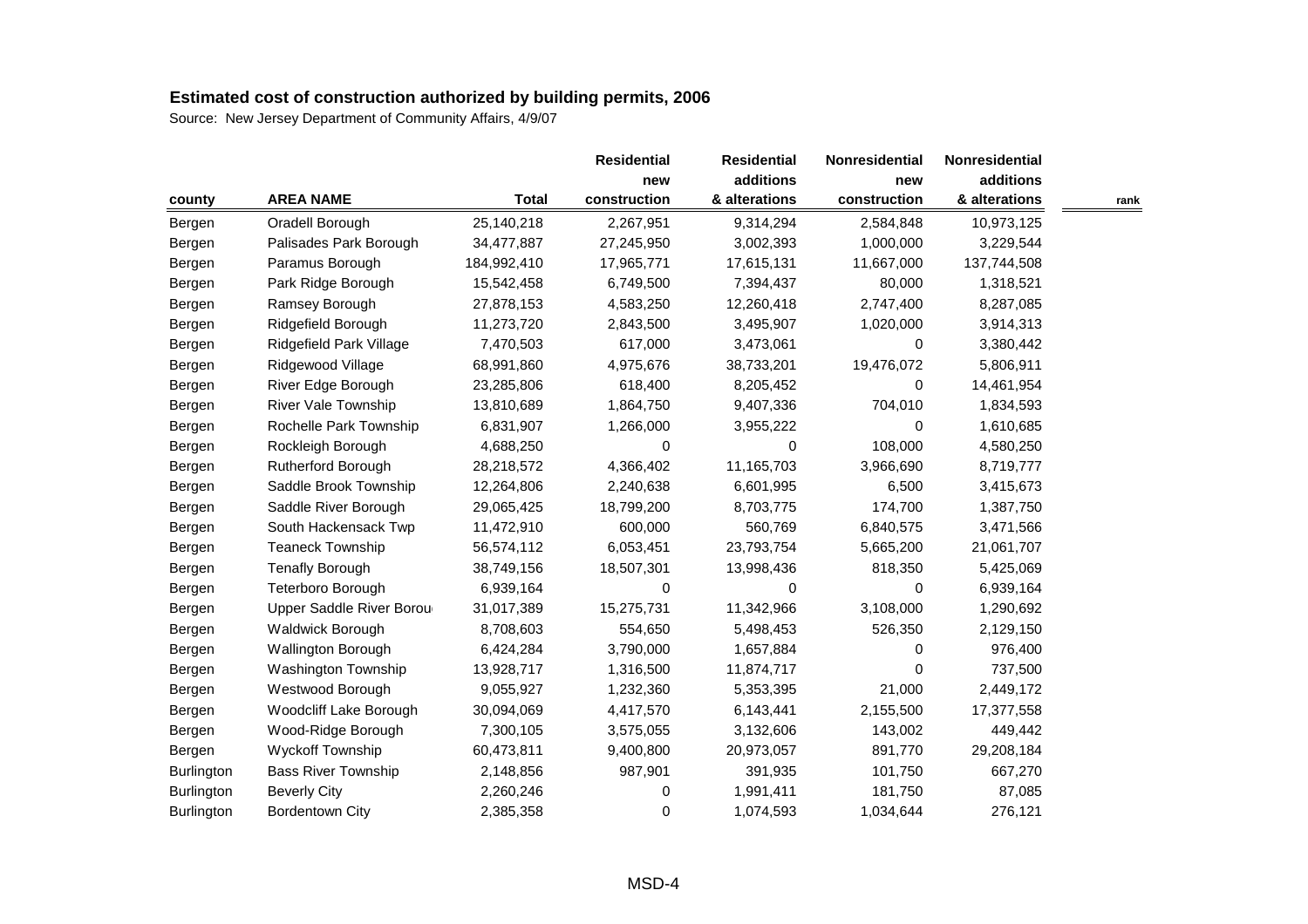|                   |                                |              | <b>Residential</b> | <b>Residential</b> | Nonresidential | Nonresidential |      |
|-------------------|--------------------------------|--------------|--------------------|--------------------|----------------|----------------|------|
|                   |                                |              | new                | additions          | new            | additions      |      |
| county            | <b>AREA NAME</b>               | <b>Total</b> | construction       | & alterations      | construction   | & alterations  | rank |
| Burlington        | <b>Bordentown Township</b>     | 21,706,277   | 178,000            | 4,482,226          | 3,751,810      | 13,294,241     |      |
| Burlington        | <b>Burlington City</b>         | 9,449,625    | 673,950            | 2,274,362          | 858,741        | 5,642,572      |      |
| <b>Burlington</b> | <b>Burlington Township</b>     | 15,547,565   | 4,406,265          | 5,888,818          | 1,495,654      | 3,756,828      |      |
| <b>Burlington</b> | <b>Chesterfield Township</b>   | 32,630,459   | 28,544,084         | 3,082,088          | 95,000         | 909,287        |      |
| Burlington        | Cinnaminson Township           | 14,435,343   | 911,800            | 4,311,408          | 1,040,512      | 8,171,623      |      |
| <b>Burlington</b> | Delanco Township               | 14,239,333   | 8,680,024          | 687,884            | $\mathbf 0$    | 4,871,425      |      |
| Burlington        | Delran Township                | 22,679,786   | 6,481,912          | 5,226,072          | 5,015,669      | 5,956,133      |      |
| <b>Burlington</b> | Eastampton Township            | 24,948,776   | 379,750            | 1,233,454          | 1,267,624      | 22,067,948     |      |
| Burlington        | <b>Edgewater Park Township</b> | 5,648,070    | 664,477            | 1,652,807          | 1,657,800      | 1,672,986      |      |
| <b>Burlington</b> | Evesham Township               | 50,264,738   | 4,236,762          | 4,807,098          | 8,709,450      | 32,511,428     |      |
| Burlington        | Fieldsboro Borough             | 570,324      | 330,000            | 229,824            | 7,500          | 3,000          |      |
| <b>Burlington</b> | Florence Township              | 34,408,167   | 4,359,309          | 3,014,419          | 22,530,008     | 4,504,431      |      |
| Burlington        | Hainesport Township            | 8,020,722    | 2,595,455          | 1,930,189          | 2,668,846      | 826,232        |      |
| Burlington        | Lumberton Township             | 7,436,716    | 1,984,244          | 2,571,261          | 260,165        | 2,621,046      |      |
| <b>Burlington</b> | Mansfield Township             | 11,398,504   | 4,065,406          | 3,012,535          | 2,841,050      | 1,479,513      |      |
| <b>Burlington</b> | Maple Shade Borough            | 22,659,277   | 1,194,783          | 4,481,163          | 835,200        | 16,148,131     |      |
| <b>Burlington</b> | <b>Medford Township</b>        | 30,292,653   | 6,006,127          | 9,319,841          | 5,395,115      | 9,571,570      |      |
| Burlington        | Medford Lakes Borough          | 5,732,162    | 1,233,300          | 3,424,277          | 26,000         | 1,048,585      |      |
| Burlington        | Moorestown Township            | 51,558,701   | 10,905,574         | 14,809,476         | 2,708,953      | 23,134,698     |      |
| <b>Burlington</b> | Mount Holly Township           | 7,427,848    | 845,128            | 2,418,419          | 207,395        | 3,956,906      |      |
| Burlington        | Mount Laurel Township          | 85,190,297   | 17,527,759         | 8,217,032          | 34,972,545     | 24,472,961     |      |
| Burlington        | New Hanover Township           | 2,553,907    | 1,767,930          | 370,388            | 303,300        | 112,289        |      |
| Burlington        | North Hanover Township         | 4,497,248    | 2,402,433          | 1,468,033          | 456,088        | 170,694        |      |
| Burlington        | Palmyra Borough                | 5,188,659    | 299,624            | 1,728,416          | 64,951         | 3,095,668      |      |
| Burlington        | Pemberton Borough              | 7,357,403    | 6,919,419          | 299,441            | 500            | 138,043        |      |
| Burlington        | Pemberton Township             | 13,875,454   | 2,816,989          | 6,042,841          | 211,739        | 4,803,885      |      |
| Burlington        | <b>Riverside Township</b>      | 2,344,181    | 235,900            | 1,722,426          | 0              | 385,855        |      |
| <b>Burlington</b> | Riverton Borough               | 4,579,270    | 395,000            | 859,068            | 2,979,572      | 345,630        |      |
| Burlington        | Shamong Township               | 4,244,572    | 794,700            | 1,227,159          | 320,815        | 1,901,898      |      |
| Burlington        | Southampton Township           | 12,443,947   | 7,896,495          | 3,105,901          | 554,673        | 886,878        |      |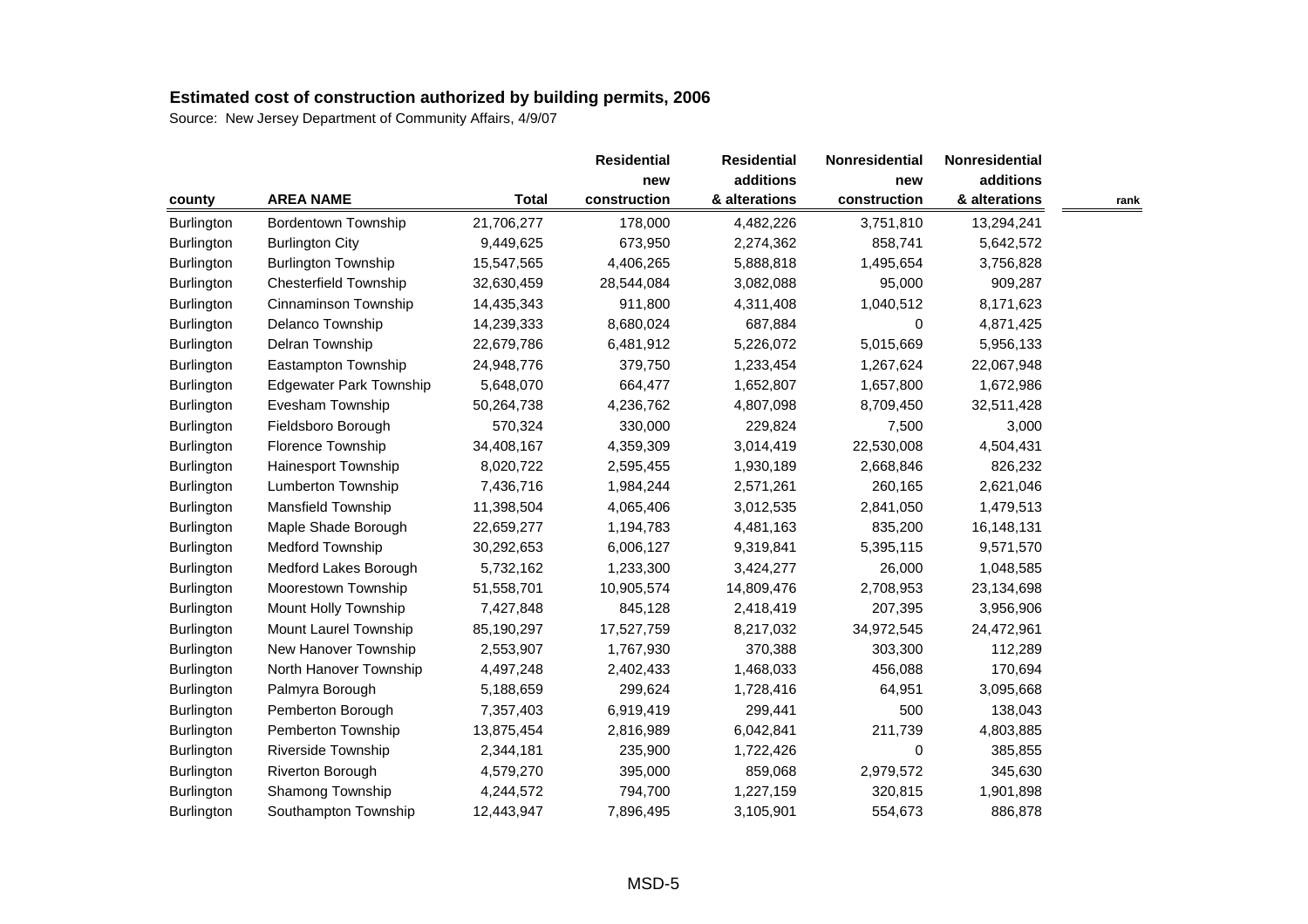|            |                            |              | <b>Residential</b> | <b>Residential</b> | Nonresidential | <b>Nonresidential</b> |      |
|------------|----------------------------|--------------|--------------------|--------------------|----------------|-----------------------|------|
|            |                            |              | new                | additions          | new            | additions             |      |
| county     | <b>AREA NAME</b>           | <b>Total</b> | construction       | & alterations      | construction   | & alterations         | rank |
| Burlington | Springfield Township       | 4,259,940    | 1,152,250          | 1,350,321          | 1,238,670      | 518,699               |      |
| Burlington | Tabernacle Township        | 9,273,335    | 2,272,575          | 2,553,524          | 813,626        | 3,633,610             |      |
| Burlington | Washington Township        | 314,077      | 1,000              | 276,450            | 26,100         | 10,527                |      |
| Burlington | <b>Westampton Township</b> | 25,953,918   | 6,236,126          | 2,159,504          | 10,806,815     | 6,751,473             |      |
| Burlington | Willingboro Township       | 20,227,844   | 3,601,701          | 7,324,960          | 1,555,140      | 7,746,043             |      |
| Burlington | <b>Woodland Township</b>   | 1,071,374    | 661,800            | 189,694            | 84,400         | 135,480               |      |
| Burlington | Wrightstown Borough        | 1,020,175    | 565,000            | 216,541            | 0              | 238,634               |      |
| Camden     | Audubon Borough            | 9,154,453    | 149,900            | 2,504,537          | 3,787,791      | 2,712,225             |      |
| Camden     | Audubon Park Borough       | 106,515      | 0                  | 86,265             | 12,600         | 7,650                 |      |
| Camden     | <b>Barrington Borough</b>  | 4,457,773    | 935,386            | 3,460,587          | 14,000         | 47,800                |      |
| Camden     | Bellmawr Borough           | 3,750,048    | 476,300            | 2,209,693          | 21,200         | 1,042,855             |      |
| Camden     | Berlin Borough             | 7,670,324    | 3,126,715          | 1,714,938          | 818,500        | 2,010,171             |      |
| Camden     | <b>Berlin Township</b>     | 4,160,130    | 734,300            | 982,799            | 325,000        | 2,118,031             |      |
| Camden     | Brooklawn Borough          | 1,065,186    | 19,000             | 430,908            | 0              | 615,278               |      |
| Camden     | Camden City                | 161,339,497  | 18,511,913         | 12,936,200         | 47,123,019     | 82,768,365            |      |
| Camden     | Cherry Hill Township       | 88,517,113   | 14,840,150         | 20,550,139         | 12,653,713     | 40,473,111            |      |
| Camden     | <b>Chesilhurst Borough</b> | 472,288      | 182,505            | 226,308            | 0              | 63,475                |      |
| Camden     | Clementon Borough          | 4,172,435    | 260,300            | 975,536            | 247,550        | 2,689,049             |      |
| Camden     | Collingswood Borough       | 39,170,417   | 10,120,000         | 5,254,049          | 1,259,000      | 22,537,368            |      |
| Camden     | Gibbsboro Borough          | 2,133,604    | 322,730            | 788,962            | 531,400        | 490,512               |      |
| Camden     | <b>Gloucester City</b>     | 3,580,481    | 1,173,469          | 1,795,874          | 297,300        | 313,838               |      |
| Camden     | <b>Gloucester Township</b> | 28,761,848   | 898,571            | 12,329,016         | 4,748,686      | 10,785,575            |      |
| Camden     | Haddon Township            | 8,905,896    | 1,071,300          | 6,007,389          | 0              | 1,827,207             |      |
| Camden     | Haddonfield Borough        | 23,245,110   | 4,747,203          | 9,125,258          | 0              | 9,372,649             |      |
| Camden     | Haddon Heights Borough     | 20,021,355   | 1,028,600          | 12,262,655         | 0              | 6,730,100             |      |
| Camden     | Hi-nella Borough           | 95,178       | 0                  | 76,076             | 16,000         | 3,102                 |      |
| Camden     | Laurel Springs Borough     | 1,055,864    | 193,786            | 737,633            | 6,400          | 118,045               |      |
| Camden     | Lawnside Borough           | 8,893,187    | 5,484,298          | 431,532            | 748,159        | 2,229,198             |      |
| Camden     | Lindenwold Borough         | 5,031,923    | 691,841            | 3,119,452          | 28,758         | 1,191,872             |      |
| Camden     | Magnolia Borough           | 2,881,631    | 95,500             | 972,860            | 45,310         | 1,767,961             |      |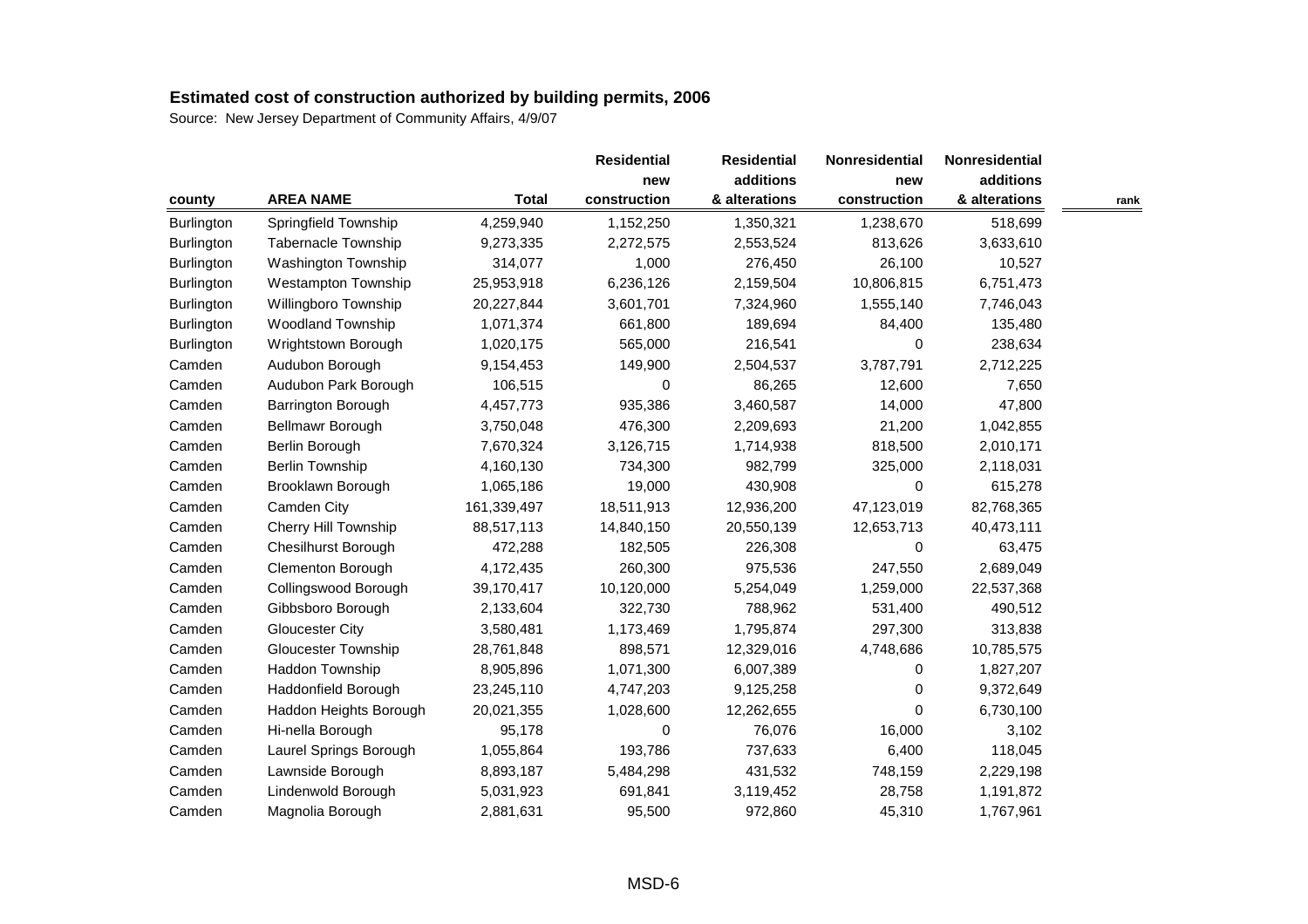|          |                           |              | <b>Residential</b> | <b>Residential</b> | Nonresidential | Nonresidential |      |
|----------|---------------------------|--------------|--------------------|--------------------|----------------|----------------|------|
|          |                           |              | new                | additions          | new            | additions      |      |
| county   | <b>AREA NAME</b>          | <b>Total</b> | construction       | & alterations      | construction   | & alterations  | rank |
| Camden   | Merchantville Borough     | 2,657,140    | 1,638,650          | 997,490            | 0              | 21,000         |      |
| Camden   | Mount Ephraim Borough     | 2,956,245    | 282,250            | 940,760            | 540,000        | 1,193,235      |      |
| Camden   | Oaklyn Borough            | 1,694,717    | 144,100            | 1,047,673          | 54,000         | 448,944        |      |
| Camden   | Pennsauken Township       | 23,090,761   | 2,360,889          | 6,124,004          | 4,077,072      | 10,528,796     |      |
| Camden   | Pine Hill Borough         | 5,070,037    | 849,768            | 1,951,115          | 1,682,153      | 587,001        |      |
| Camden   | Pine Valley Borough       | 528,450      | 0                  | 361,100            | 96,400         | 70,950         |      |
| Camden   | Runnemede Borough         | 4,294,601    | 1,335,550          | 1,604,617          | 0              | 1,354,434      |      |
| Camden   | Somerdale Borough         | 2,045,653    | 819,300            | 897,364            | 0              | 328,989        |      |
| Camden   | Stratford Borough         | 2,677,437    | 171,935            | 1,510,819          | 72,500         | 922,183        |      |
| Camden   | Tavistock Borough         | 0            | 0                  | 0                  | 0              | 0              |      |
| Camden   | Voorhees Township         | 33,072,203   | 10,113,067         | 5,472,016          | 5,971,243      | 11,515,877     |      |
| Camden   | <b>Waterford Township</b> | 6,082,625    | 2,566,648          | 2,097,509          | 436,307        | 982,161        |      |
| Camden   | Winslow Township          | 55,476,501   | 39,098,183         | 5,383,646          | 6,522,896      | 4,471,776      |      |
| Camden   | Woodlynne Borough         | 720,724      | 80,300             | 179,424            | 0              | 461,000        |      |
| Cape May | Avalon Borough            | 66,188,493   | 56,363,873         | 6,344,279          | 493,620        | 2,986,721      |      |
| Cape May | Cape May City             | 12,917,917   | 1,516,639          | 7,609,016          | 0              | 3,792,262      |      |
| Cape May | Cape May Point Borough    | 1,738,759    | 941,900            | 568,610            | 96,025         | 132,224        |      |
| Cape May | Dennis Township           | 7,837,374    | 1,860,000          | 1,598,281          | 2,149,195      | 2,229,898      |      |
| Cape May | Lower Township            | 41,169,738   | 17,214,576         | 12,979,442         | 3,453,380      | 7,522,340      |      |
| Cape May | Middle Township           | 32,664,004   | 17,957,954         | 2,153,004          | 4,575,203      | 7,977,843      |      |
| Cape May | North Wildwood City       | 52,604,461   | 46,683,314         | 4,153,587          | 312,000        | 1,455,560      |      |
| Cape May | Ocean City                | 99,575,602   | 71,722,674         | 15,965,344         | 5,364,711      | 6,522,873      |      |
| Cape May | Sea Isle City             | 36,644,378   | 28,702,448         | 4,884,069          | 2,586,879      | 470,982        |      |
| Cape May | Stone Harbor Borough      | 23,708,996   | 15,851,631         | 5,486,250          | 900,000        | 1,471,115      |      |
| Cape May | <b>Upper Township</b>     | 16,283,297   | 6,775,091          | 6,330,334          | 1,980,844      | 1,197,028      |      |
| Cape May | West Cape May Borough     | 3,740,232    | 1,995,351          | 1,580,276          | 51,300         | 113,305        |      |
| Cape May | West Wildwood Borough     | 4,397,408    | 3,459,670          | 936,238            | 0              | 1,500          |      |
| Cape May | <b>Wildwood City</b>      | 33,102,496   | 26,562,044         | 2,222,643          | 3,292,330      | 1,025,479      |      |
| Cape May | Wildwood Crest Borough    | 38,956,395   | 34,633,252         | 3,239,438          | 0              | 1,083,705      |      |
| Cape May | Woodbine Borough          | 3,732,560    | 246,400            | 186,566            | 110,700        | 3,188,894      |      |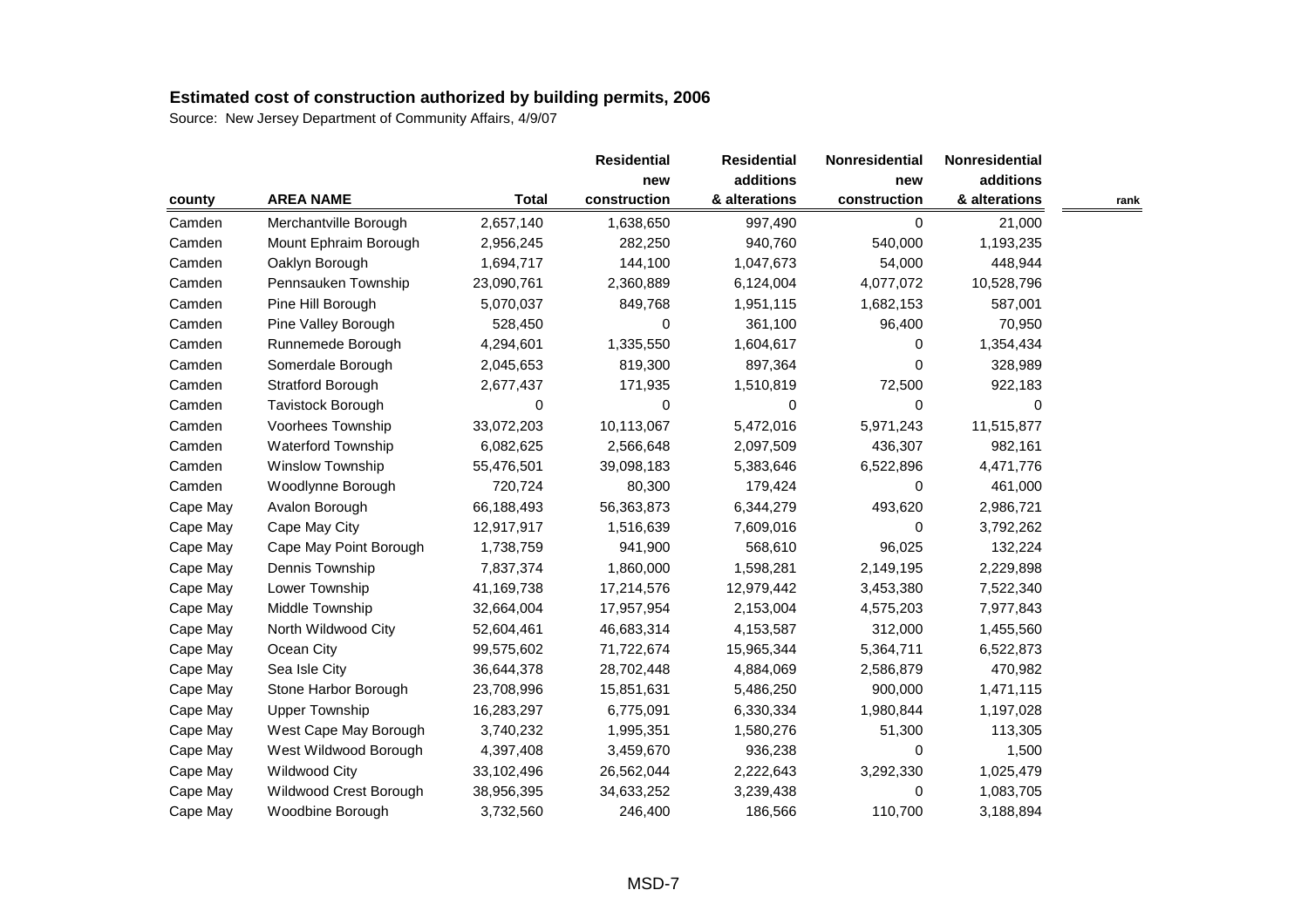|            |                                 |              | <b>Residential</b> | <b>Residential</b> | Nonresidential | Nonresidential |      |
|------------|---------------------------------|--------------|--------------------|--------------------|----------------|----------------|------|
|            |                                 |              | new                | additions          | new            | additions      |      |
| county     | <b>AREA NAME</b>                | <b>Total</b> | construction       | & alterations      | construction   | & alterations  | rank |
| Cumberland | <b>Bridgeton City</b>           | 17,493,607   | 10,542,286         | 2,228,012          | 704,812        | 4,018,497      |      |
| Cumberland | <b>Commercial Township</b>      | 2,595,599    | 632,150            | 1,409,344          | 91,150         | 462,955        |      |
| Cumberland | Deerfield Township              | 3,079,143    | 1,302,600          | 750,629            | 837,350        | 188,564        |      |
| Cumberland | Downe Township                  | 587,038      | 48,650             | 509,048            | 17,000         | 12,340         |      |
| Cumberland | Fairfield Township              | 2,474,108    | 965,588            | 1,060,942          | 180,865        | 266,713        |      |
| Cumberland | <b>Greenwich Township</b>       | 291,691      | 0                  | 186,391            | 91,500         | 13,800         |      |
| Cumberland | <b>Hopewell Township</b>        | 2,597,656    | 609,500            | 838,717            | 749,979        | 399,460        |      |
| Cumberland | Lawrence Township               | 3,124,496    | 1,574,500          | 1,549,996          | 0              | 0              |      |
| Cumberland | Maurice River Township          | 2,937,047    | 664,410            | 1,217,321          | 818,468        | 236,848        |      |
| Cumberland | <b>Millville City</b>           | 62,041,535   | 19,162,115         | 3,207,261          | 34,693,693     | 4,978,466      |      |
| Cumberland | Shiloh Borough                  | 100,480      | 0                  | 92,080             | 0              | 8,400          |      |
| Cumberland | <b>Stow Creek Township</b>      | 1,125,352    | 605,000            | 311,962            | 150,300        | 58,090         |      |
| Cumberland | <b>Upper Deerfield Township</b> | 15, 154, 315 | 11,482,079         | 1,020,189          | 1,905,704      | 746,343        |      |
| Cumberland | <b>Vineland City</b>            | 99,134,475   | 27,431,373         | 7,695,969          | 47,983,438     | 16,023,695     |      |
| Essex      | <b>Belleville Town</b>          | 26,047,679   | 16,525,470         | 7,211,430          | 589,000        | 1,721,779      |      |
| Essex      | <b>Bloomfield Township</b>      | 23,916,276   | 1,944,100          | 17,990,306         | 1,113,000      | 2,868,870      |      |
| Essex      | Caldwell Township               | 12,908,698   | 2,675,137          | 3,663,227          | 5,244,700      | 1,325,634      |      |
| Essex      | Cedar Grove Township            | 17,163,038   | 5,351,700          | 8,547,929          | 329,400        | 2,934,009      |      |
| Essex      | East Orange City                | 38,138,378   | 9,575,802          | 22,307,815         | 0              | 6,254,761      |      |
| Essex      | <b>Essex Fells Township</b>     | 4,909,248    | 242,200            | 4,013,548          | 652,500        | 1,000          |      |
| Essex      | <b>Fairfield Township</b>       | 25,481,834   | 3,318,408          | 3,431,419          | 859,539        | 17,872,468     |      |
| Essex      | Glen Ridge Borough              | 11,764,710   | 519,850            | 8,594,025          | 184,535        | 2,466,300      |      |
| Essex      | Irvington Township              | 17,132,204   | 8,014,979          | 6,787,127          | 164,500        | 2,165,598      |      |
| Essex      | Livingston Township             | 84,226,435   | 49,158,338         | 25,519,291         | 737,044        | 8,811,762      |      |
| Essex      | Maplewood Township              | 43,837,711   | 36,200             | 15,413,658         | 21,607,500     | 6,780,353      |      |
| Essex      | Millburn Township               | 67,654,634   | 15,514,082         | 35,396,567         | 1,281,001      | 15,462,984     |      |
| Essex      | Montclair Township              | 81,207,251   | 27,241,232         | 32,802,379         | 8,610,414      | 12,553,226     |      |
| Essex      | <b>Newark City</b>              | 421,116,901  | 170,485,012        | 22,994,941         | 26,404,508     | 201,232,440    |      |
| Essex      | North Caldwell Borough          | 12,972,640   | 4,704,505          | 7,938,185          | 0              | 329,950        |      |
| Essex      | Nutley Township                 | 63,267,091   | 2,399,802          | 14,192,722         | 246,672        | 46,427,895     |      |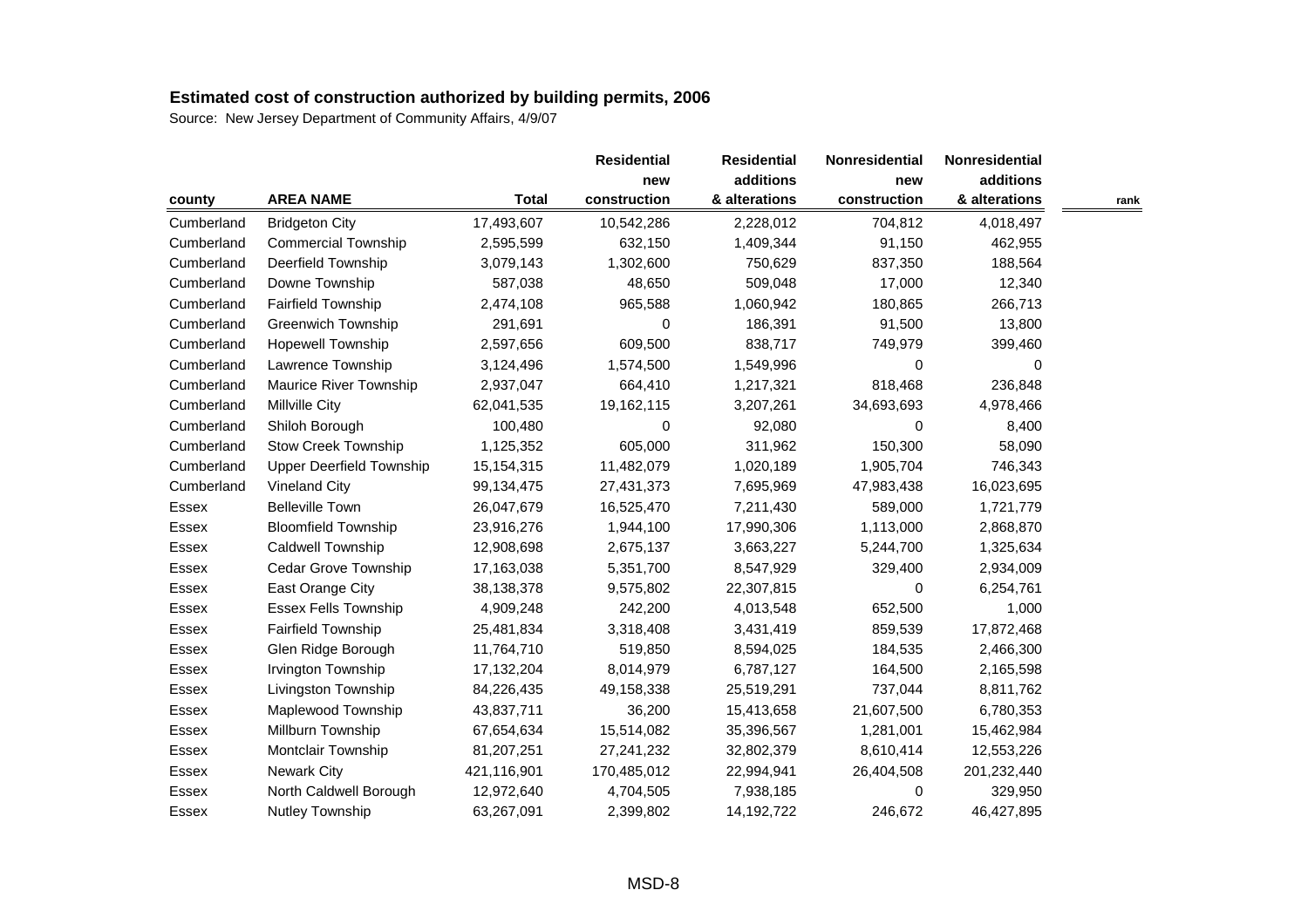|            |                           |              | <b>Residential</b> | <b>Residential</b> | <b>Nonresidential</b> | <b>Nonresidential</b> |      |
|------------|---------------------------|--------------|--------------------|--------------------|-----------------------|-----------------------|------|
|            |                           |              | new                | additions          | new                   | additions             |      |
| county     | <b>AREA NAME</b>          | <b>Total</b> | construction       | & alterations      | construction          | & alterations         | rank |
| Essex      | City of Orange Township   | 9,546,584    | 2,643,365          | 3,928,799          | 8,200                 | 2,966,220             |      |
| Essex      | Roseland Borough          | 28,880,915   | 3,086,100          | 4,445,964          | 101,500               | 21,247,351            |      |
| Essex      | South Orange Village      | 37,387,005   | 2,927,700          | 10,159,734         | 983,202               | 23,316,369            |      |
| Essex      | Verona Township           | 22,426,684   | 1,050,500          | 9,928,830          | 644,890               | 10,802,464            |      |
| Essex      | West Caldwell Township    | 16,853,296   | 978,800            | 8,702,559          | 62,800                | 7,109,137             |      |
| Essex      | West Orange Township      | 58,391,024   | 25,723,135         | 12,795,975         | 1,613,195             | 18,258,719            |      |
| Gloucester | Clayton Borough           | 4,328,314    | 1,099,600          | 1,751,012          | 463,846               | 1,013,856             |      |
| Gloucester | Deptford Township         | 42,938,960   | 7,882,033          | 6,240,606          | 14,604,899            | 14,211,422            |      |
| Gloucester | East Greenwich Township   | 35,626,067   | 29,676,633         | 3,091,993          | 1,719,951             | 1,137,490             |      |
| Gloucester | <b>Elk Township</b>       | 2,943,387    | 1,581,069          | 901,481            | 260,167               | 200,670               |      |
| Gloucester | Franklin Township         | 25,317,768   | 19,769,270         | 3,230,744          | 1,420,796             | 896,958               |      |
| Gloucester | Glassboro Borough         | 14,984,076   | 10,089,339         | 2,971,053          | 207,479               | 1,716,205             |      |
| Gloucester | <b>Greenwich Township</b> | 4,580,722    | 716,900            | 1,200,102          | 1,232,600             | 1,431,120             |      |
| Gloucester | Harrison Township         | 42,089,064   | 34,682,118         | 2,690,441          | 1,240,690             | 3,475,815             |      |
| Gloucester | Logan Township            | 27,847,422   | 730,550            | 2,114,980          | 12,568,177            | 12,433,715            |      |
| Gloucester | Mantua Township           | 15,510,644   | 7,169,240          | 3,995,389          | 856,090               | 3,489,925             |      |
| Gloucester | Monroe Township           | 47,270,546   | 30,395,325         | 5,876,409          | 4,699,652             | 6,299,160             |      |
| Gloucester | National Park Borough     | 840,387      | 261,800            | 440,589            | 41,300                | 96,698                |      |
| Gloucester | Newfield Borough          | 1,329,330    | 786,890            | 510,940            | 0                     | 31,500                |      |
| Gloucester | Paulsboro Borough         | 2,824,160    | 753,800            | 1,457,660          | $\Omega$              | 612,700               |      |
| Gloucester | Pitman Borough            | 6,629,952    | 100,000            | 3,174,266          | $\Omega$              | 3,355,686             |      |
| Gloucester | South Harrison Township   | 19,111,445   | 7,929,249          | 1,234,167          | 244,153               | 9,703,876             |      |
| Gloucester | Swedesborough Borough     | 3,157,288    | 2,041,097          | 560,855            | 93,050                | 462,286               |      |
| Gloucester | Washington Township       | 47,352,879   | 1,588,125          | 12,014,795         | 8,764,042             | 24,985,917            |      |
| Gloucester | Wenonah Borough           | 2,655,267    | 1,196,256          | 1,137,851          | 61,600                | 259,560               |      |
| Gloucester | West Deptford Township    | 26,858,170   | 7,376,524          | 5,215,745          | 213,633               | 14,052,268            |      |
| Gloucester | Westville Borough         | 3,595,396    | 299,550            | 902,506            | 46,582                | 2,346,758             |      |
| Gloucester | <b>Woodbury City</b>      | 13,308,665   | 737,300            | 2,152,579          | 3,100,912             | 7,317,874             |      |
| Gloucester | Woodbury Heights Boroug   | 2,296,352    | 201,600            | 626,444            | 1,146,258             | 322,050               |      |
| Gloucester | <b>Woolwich Township</b>  | 25,648,744   | 16,419,584         | 77,001             | 3,535,817             | 5,616,342             |      |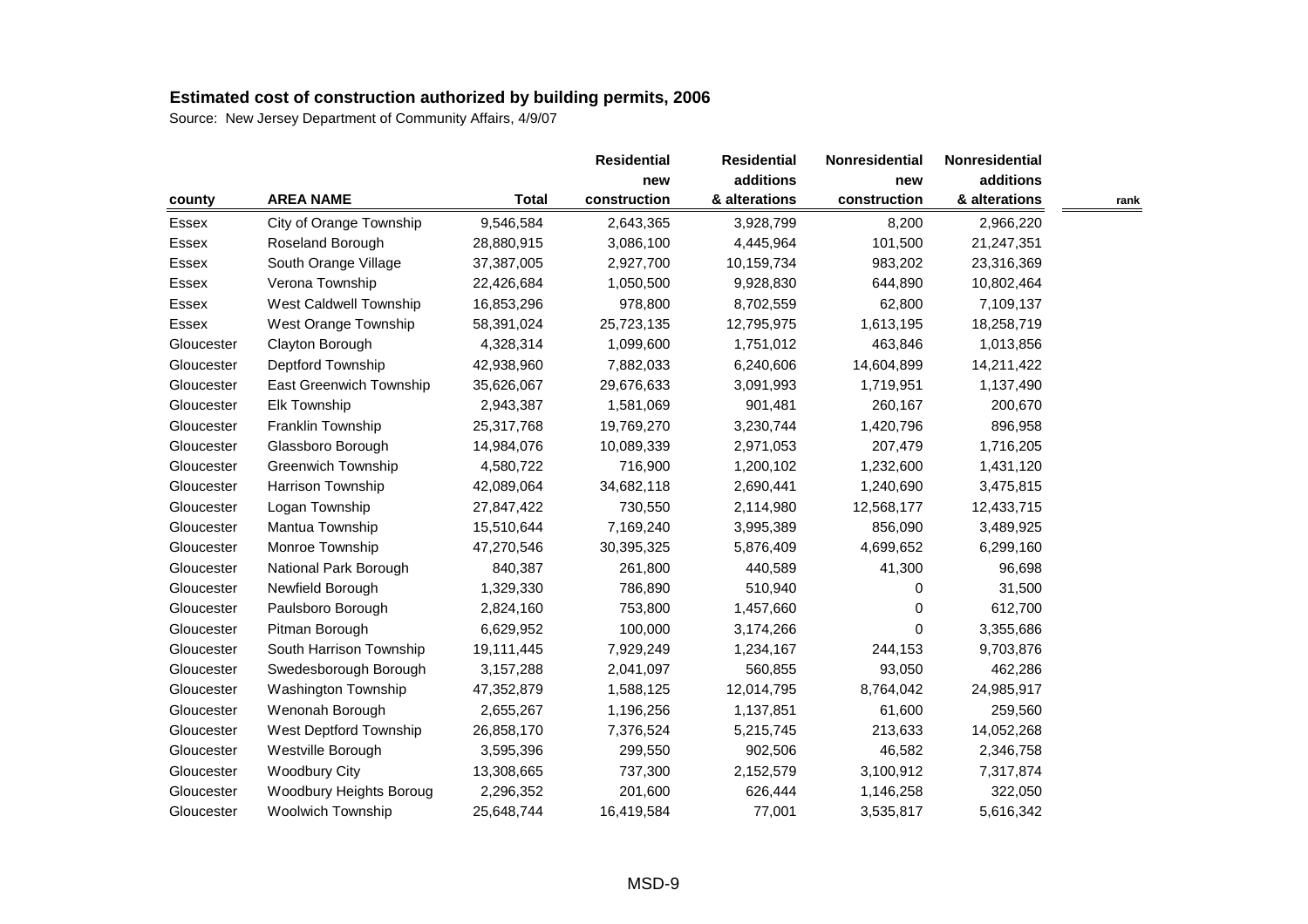|           |                           |               | <b>Residential</b> | <b>Residential</b> | Nonresidential | Nonresidential |      |
|-----------|---------------------------|---------------|--------------------|--------------------|----------------|----------------|------|
|           |                           |               | new                | additions          | new            | additions      |      |
| county    | <b>AREA NAME</b>          | <b>Total</b>  | construction       | & alterations      | construction   | & alterations  | rank |
| Hudson    | <b>Bayonne City</b>       | 68,745,433    | 8,697,338          | 23,377,236         | 10,798,587     | 25,872,272     |      |
| Hudson    | East Newark Borough       | 596,509       | 314,000            | 269,409            | 0              | 13,100         |      |
| Hudson    | Guttenberg Town           | 10,503,427    | 4,207,650          | 3,486,271          | 1,950,901      | 858,605        |      |
| Hudson    | Harrison Town             | 31,538,236    | 27,036,402         | 1,745,716          | 0              | 2,756,118      |      |
| Hudson    | Hoboken City              | 225,012,224   | 129,402,474        | 79,087,079         | 5,781,500      | 10,741,171     |      |
| Hudson    | Jersey City               | 370, 156, 372 | 134,594,246        | 92,411,091         | 20,426,699     | 122,724,336    |      |
| Hudson    | Kearny Town               | 29,891,386    | 2,429,884          | 8,330,476          | 6,695,615      | 12,435,411     |      |
| Hudson    | North Bergen Township     | 73,044,446    | 39,624,776         | 12,247,113         | 9,897,046      | 11,275,511     |      |
| Hudson    | Secaucus Town             | 57,651,334    | 2,159,305          | 5,238,836          | 24,668,101     | 25,585,092     |      |
| Hudson    | <b>Union City</b>         | 41,350,376    | 13,446,550         | 15,866,518         | 4,132,525      | 7,904,783      |      |
| Hudson    | Weehawken Township        | 69,878,747    | 20,622,100         | 5,049,057          | 15,000,000     | 29,207,590     |      |
| Hudson    | West New York Town        | 141,261,773   | 114,015,400        | 15,698,240         | 48,000         | 11,500,133     |      |
| Hunterdon | Alexandria Township       | 12,168,838    | 7,631,334          | 3,271,122          | 1,032,759      | 233,623        |      |
| Hunterdon | Bethlehem Township        | 4,510,295     | 445,785            | 3,278,962          | 174,395        | 611,153        |      |
| Hunterdon | <b>Bloomsbury Borough</b> | 475,344       | 0                  | 288,659            | 0              | 186,685        |      |
| Hunterdon | Califon Borough           | 3,708,937     | 1,000              | 498,120            | 0              | 3,209,817      |      |
| Hunterdon | Clinton Town              | 1,880,631     | 0                  | 0                  | 378,000        | 1,502,631      |      |
| Hunterdon | Clinton Township          | 30,909,110    | 3,298,350          | 8,371,795          | 13,920,570     | 5,318,395      |      |
| Hunterdon | Delaware Township         | 9,576,344     | 2,723,100          | 2,931,297          | 1,670,156      | 2,251,791      |      |
| Hunterdon | East Amwell Township      | 5,985,255     | 1,844,175          | 2,874,161          | 618,135        | 648,784        |      |
| Hunterdon | Flemington Borough        | 6,211,041     | 987,401            | 1,373,183          | 1,326,000      | 2,524,457      |      |
| Hunterdon | Franklin Township         | 10,136,833    | 2,494,345          | 2,718,686          | 609,765        | 4,314,037      |      |
| Hunterdon | Frenchtown Borough        | 852,559       | 164,845            | 511,283            | 13,568         | 162,863        |      |
| Hunterdon | Glen Gardner Borough      | 592,436       | 0                  | 499,955            | 1,440          | 91,041         |      |
| Hunterdon | Hampton Borough           | 1,547,953     | 954,178            | 427,936            | 53,164         | 112,675        |      |
| Hunterdon | High Bridge Borough       | 1,603,600     | 0                  | 1,544,475          | 0              | 59,125         |      |
| Hunterdon | <b>Holland Township</b>   | 5,310,468     | 1,239,127          | 2,308,615          | 632,950        | 1,129,776      |      |
| Hunterdon | Kingwood Township         | 7,697,476     | 1,644,700          | 1,476,300          | 4,059,361      | 517,115        |      |
| Hunterdon | Lambertville City         | 6,606,344     | 3,734,837          | 2,247,550          | 0              | 623,957        |      |
| Hunterdon | Lebanon Borough           | 1,692,739     | 141,029            | 774,506            | 293,618        | 483,586        |      |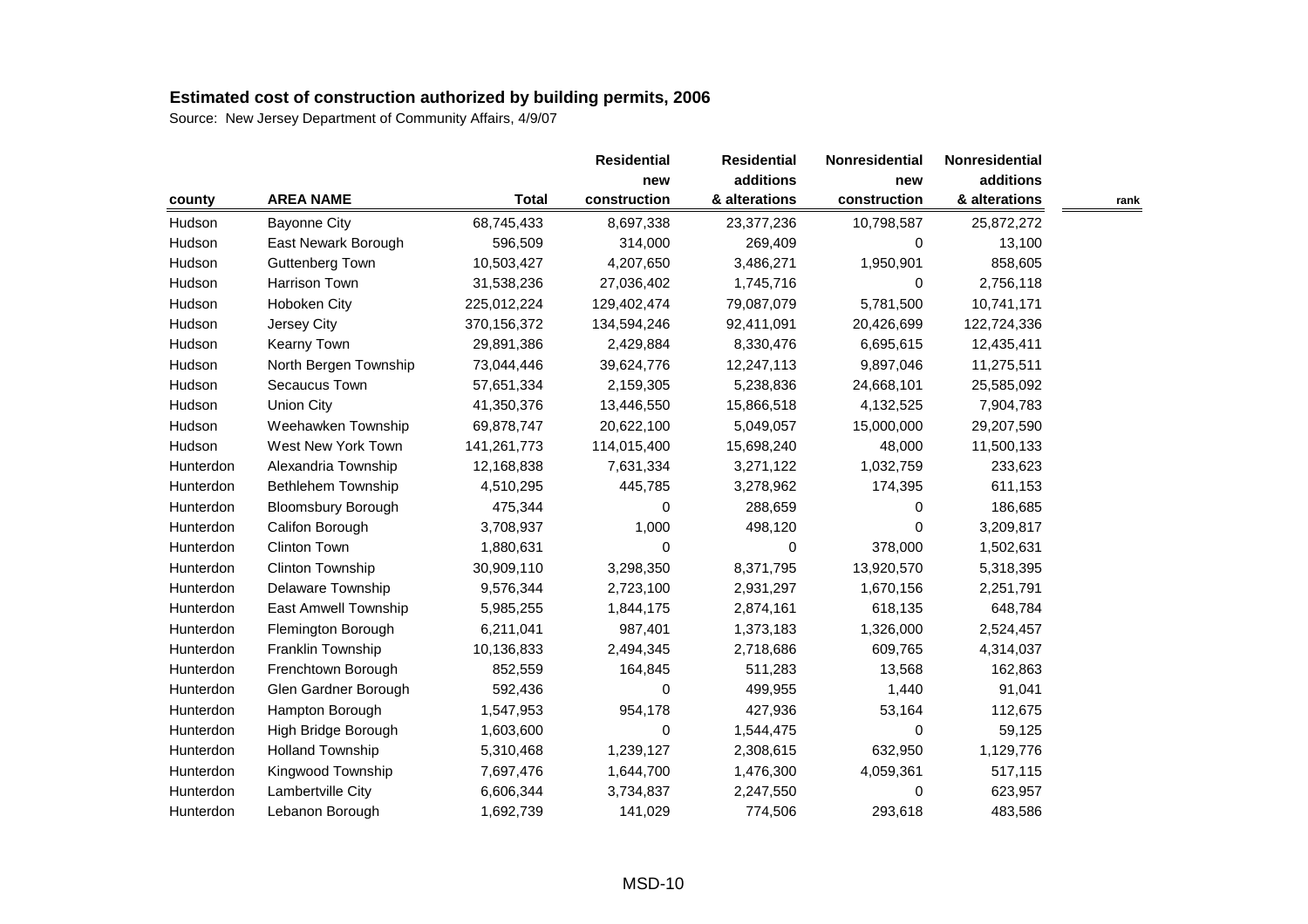|           |                             |              | <b>Residential</b> | <b>Residential</b> | Nonresidential | Nonresidential |      |
|-----------|-----------------------------|--------------|--------------------|--------------------|----------------|----------------|------|
|           |                             |              | new                | additions          | new            | additions      |      |
| county    | <b>AREA NAME</b>            | <b>Total</b> | construction       | & alterations      | construction   | & alterations  | rank |
| Hunterdon | Lebanon Township            | 8,015,209    | 3,033,254          | 3,944,355          | 207,565        | 830,035        |      |
| Hunterdon | Milford Borough             | 477,258      | 200                | 354,259            | 960            | 121,839        |      |
| Hunterdon | Raritan Township            | 42,474,382   | 11,550,073         | 10,737,618         | 9,225,272      | 10,961,419     |      |
| Hunterdon | Readington Township         | 39,493,168   | 14,366,529         | 12,624,774         | 4,040,479      | 8,461,386      |      |
| Hunterdon | Stockton Borough            | 793,803      | 427,650            | 225,331            | 52,047         | 88,775         |      |
| Hunterdon | Tewksbury Township          | 16,322,701   | 6,927,988          | 5,618,780          | 1,072,770      | 2,703,163      |      |
| Hunterdon | Union Township              | 11,127,205   | 5,973,365          | 1,457,880          | 264,950        | 3,431,010      |      |
| Hunterdon | <b>West Amwell Township</b> | 6,922,909    | 3,110,555          | 1,493,057          | 879,900        | 1,439,397      |      |
| Mercer    | East Windsor Township       | 46,273,810   | 7,522,370          | 6,067,567          | 21,569,540     | 11,114,333     |      |
| Mercer    | Ewing Township              | 38,950,500   | 1,412,964          | 12,323,265         | 14,727,652     | 10,486,619     |      |
| Mercer    | Hamilton Township           | 122,863,758  | 19,526,818         | 23,448,337         | 31,423,878     | 48,464,725     |      |
| Mercer    | Hightstown Borough          | 9,799,515    | 5,365,090          | 1,845,790          | 115,000        | 2,473,635      |      |
| Mercer    | Hopewell Borough            | 2,940,733    | 45,000             | 1,390,580          | 208,026        | 1,297,127      |      |
| Mercer    | <b>Hopewell Township</b>    | 47,541,248   | 4,482,067          | 11,275,540         | 14,141,087     | 17,642,554     |      |
| Mercer    | Lawrence Township           | 55,746,607   | 8,837,265          | 10,970,134         | 10,855,434     | 25,083,774     |      |
| Mercer    | Pennington Borough          | 3,591,214    | 716,082            | 1,277,415          | 685,000        | 912,717        |      |
| Mercer    | Princeton Borough           | 54,885,688   | 4,279,906          | 12,518,089         | 2,264,500      | 35,823,193     |      |
| Mercer    | Princeton Township          | 80,940,081   | 14,166,998         | 25,226,687         | 7,001,260      | 34,545,136     |      |
| Mercer    | <b>Trenton City</b>         | 85,441,755   | 13,334,265         | 15,449,929         | 42,496,519     | 14,161,042     |      |
| Mercer    | Washington Township         | 43,505,475   | 8,735,430          | 4,825,564          | 18,931,278     | 11,013,203     |      |
| Mercer    | West Windsor Township       | 62,139,154   | 14,565,160         | 11,816,637         | 18,339,218     | 17,418,139     |      |
| Middlesex | Carteret Borough            | 36,771,415   | 5,329,254          | 6,825,527          | 7,734,299      | 16,882,335     |      |
| Middlesex | Cranbury Township           | 14,019,945   | 3,428,600          | 3,380,291          | 4,633,941      | 2,577,113      |      |
| Middlesex | Dunellen Borough            | 3,569,259    | 1,326,500          | 0                  | 125,000        | 2,117,759      |      |
| Middlesex | East Brunswick Township     | 137,340,651  | 2,861,500          | 20,247,555         | 1,627,818      | 112,603,778    |      |
| Middlesex | Edison Township             | 100,328,558  | 21,373,925         | 26,990,589         | 9,876,584      | 42,087,460     |      |
| Middlesex | Helmetta Borough            | 892,440      | 0                  | 553,430            | 15,050         | 323,960        |      |
| Middlesex | Highland Park Borough       | 31,911,735   | 0                  | 13,200             | 2,197,450      | 29,701,085     |      |
| Middlesex | Jamesburg Borough           | 2,166,655    | 6,000              | 991,696            | 254,000        | 914,959        |      |
| Middlesex | Old Bridge Township         | 61,043,658   | 20,291,448         | 19,741,523         | 12,825,997     | 8,184,690      |      |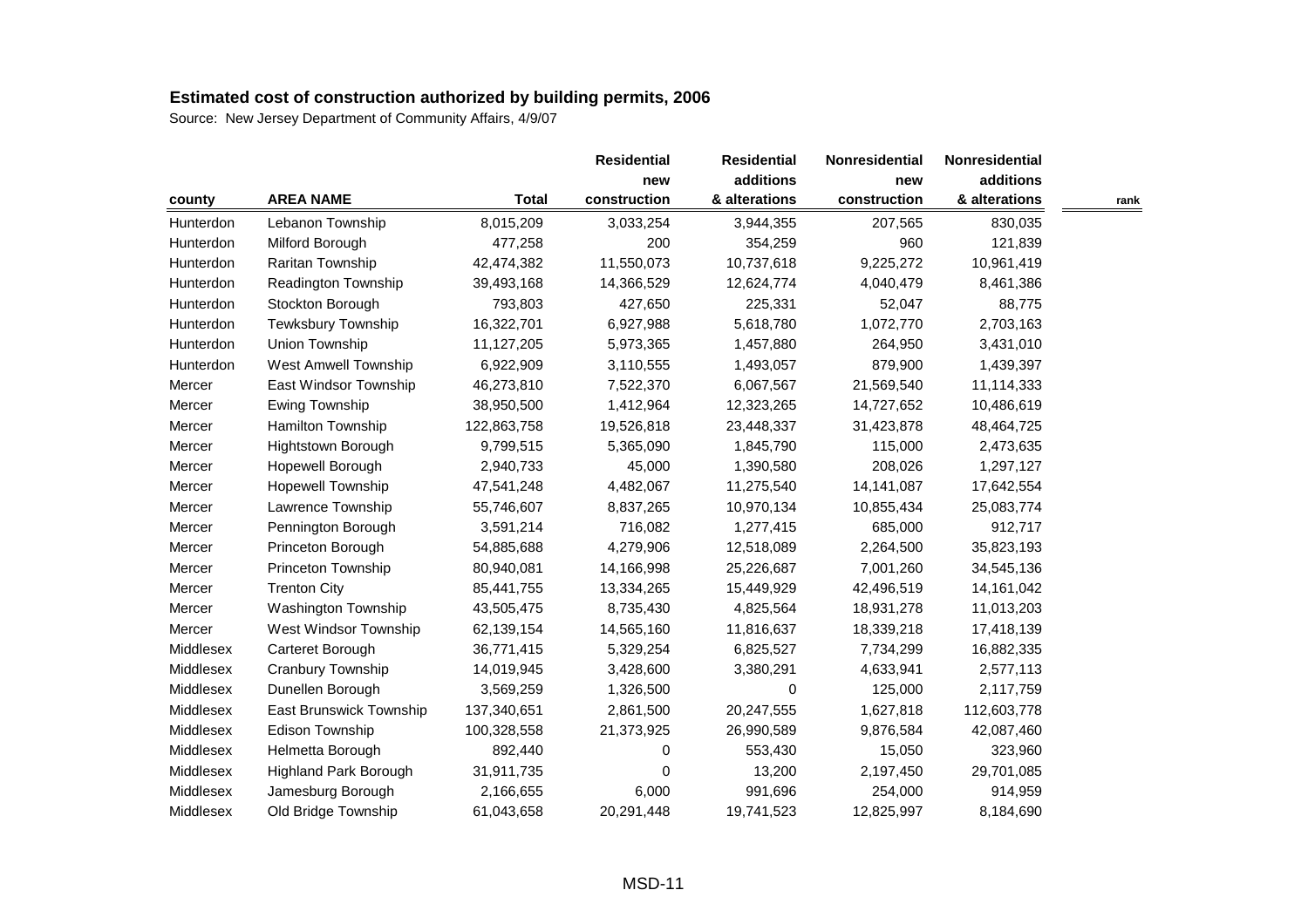|           |                              |              | <b>Residential</b> | <b>Residential</b> | Nonresidential | <b>Nonresidential</b> |      |
|-----------|------------------------------|--------------|--------------------|--------------------|----------------|-----------------------|------|
|           |                              |              | new                | additions          | new            | additions             |      |
| county    | <b>AREA NAME</b>             | <b>Total</b> | construction       | & alterations      | construction   | & alterations         | rank |
| Middlesex | Metuchen Borough             | 40,594,908   | 1,853,500          | 10,006,451         | 296,000        | 28,438,957            |      |
| Middlesex | Middlesex Borough            | 9,219,629    | 3,105,540          | 3,647,963          | 261,000        | 2,205,126             |      |
| Middlesex | Milltown Borough             | 3,767,970    | 143,000            | 3,019,336          | 0              | 605,634               |      |
| Middlesex | Monroe Township              | 135,196,585  | 96,006,053         | 9,644,730          | 10,618,528     | 18,927,274            |      |
| Middlesex | New Brunswick City           | 60,578,826   | 9,667,720          | 11,808,956         | 13,929,222     | 25,172,928            |      |
| Middlesex | North Brunswick Township     | 40,078,833   | 1,892,659          | 6,815,899          | 4,216,732      | 27, 153, 543          |      |
| Middlesex | Perth Amboy City             | 69,794,793   | 11,696,966         | 18,774,451         | 33,172,806     | 6,150,570             |      |
| Middlesex | Piscataway Township          | 87,622,263   | 8,117,882          | 12,549,739         | 4,001,059      | 62,953,583            |      |
| Middlesex | Plainsboro Township          | 52,224,041   | 18,628,789         | 6,883,426          | 6,092,838      | 20,618,988            |      |
| Middlesex | Sayreville Borough           | 29,315,157   | 3,593,128          | 9,564,310          | 3,930,652      | 12,227,067            |      |
| Middlesex | South Amboy City             | 6,562,118    | 1,615,000          | 2,840,623          | 474,800        | 1,631,695             |      |
| Middlesex | South Brunswick Township     | 128,188,106  | 20,393,321         | 14,039,865         | 52,525,757     | 41,229,163            |      |
| Middlesex | South Plainfield Borough     | 23,121,190   | 2,347,500          | 3,391,474          | 266,278        | 17,115,938            |      |
| Middlesex | South River Borough          | 7,591,623    | 515,401            | 3,702,547          | 1,190,350      | 2,183,325             |      |
| Middlesex | Spotswood Borough            | 5,464,990    | 1,231,538          | 2,745,230          | 271,452        | 1,216,770             |      |
| Middlesex | Woodbridge Township          | 226,944,804  | 17,419,162         | 28,105,296         | 42,849,188     | 138,571,158           |      |
| Monmouth  | Allenhurst Borough           | 1,565,715    | 0                  | 1,293,315          | 54,500         | 217,900               |      |
| Monmouth  | Allentown Borough            | 2,088,957    | 1,294,500          | 625,173            | $\Omega$       | 169,284               |      |
| Monmouth  | <b>Asbury Park City</b>      | 66,213,976   | 22,737,628         | 8,329,077          | 27,234,150     | 7,913,121             |      |
| Monmouth  | Atlantic Highlands Borougl   | 2,936,745    | 0                  | $\Omega$           | 505,000        | 2,431,745             |      |
| Monmouth  | Avon-by-the-Sea Borough      | 6,014,942    | 3,229,500          | 2,294,401          | 10,000         | 481,041               |      |
| Monmouth  | Belmar Borough               | 11,932,284   | 6,302,967          | 3,646,194          | 0              | 1,983,123             |      |
| Monmouth  | <b>Bradley Beach Borough</b> | 6,877,756    | 1,638,200          | 3,036,494          | 110,000        | 2,093,062             |      |
| Monmouth  | <b>Brielle Borough</b>       | 12,470,968   | 6,578,400          | 4,622,824          | 341,650        | 928,094               |      |
| Monmouth  | <b>Colts Neck Township</b>   | 25,141,820   | 5,358,423          | 11,804,270         | 2,167,665      | 5,811,462             |      |
| Monmouth  | Deal Borough                 | 7,480,323    | 3,262,100          | 3,683,877          | 120,000        | 414,346               |      |
| Monmouth  | Eatontown Borough            | 20,887,989   | 1,190,170          | 4,067,129          | 1,189,655      | 14,441,035            |      |
| Monmouth  | Englishtown Borough          | 1,714,861    | 0                  | 0                  | 750,100        | 964,761               |      |
| Monmouth  | Fair Haven Borough           | 18,830,631   | 6,363,326          | 11,690,297         | 0              | 777,008               |      |
| Monmouth  | Farmingdale Borough          | 772,057      | 300,000            | 389,432            | 31,000         | 51,625                |      |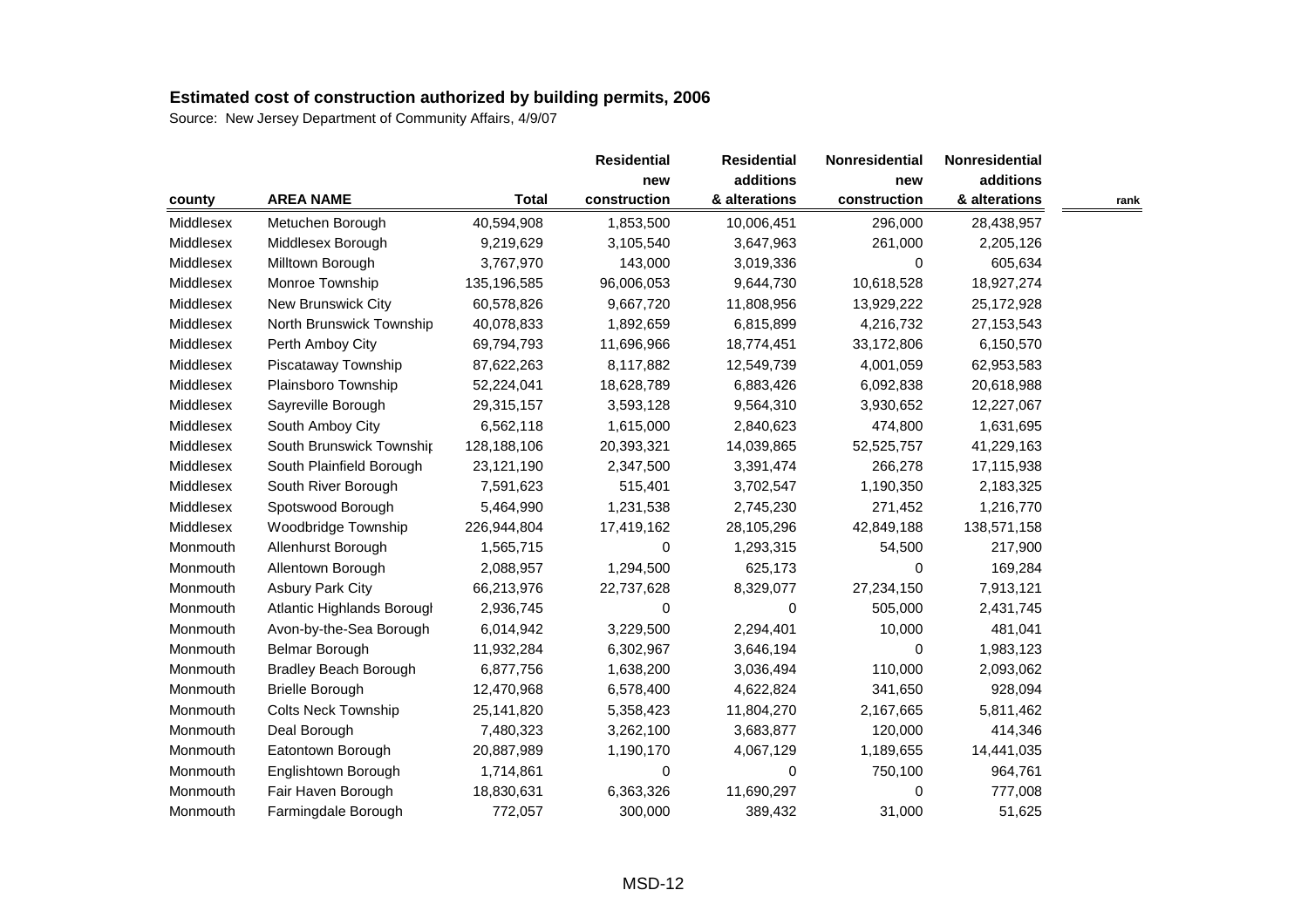| county   |                             |              | <b>Residential</b><br>new | <b>Residential</b><br>additions | Nonresidential | <b>Nonresidential</b><br>additions |      |
|----------|-----------------------------|--------------|---------------------------|---------------------------------|----------------|------------------------------------|------|
|          |                             |              |                           |                                 | new            |                                    |      |
|          | <b>AREA NAME</b>            | <b>Total</b> | construction              | & alterations                   | construction   | & alterations                      | rank |
| Monmouth | Freehold Borough            | 5,447,304    | 911,699                   | 2,335,589                       | 49,398         | 2,150,618                          |      |
| Monmouth | Freehold Township           | 57,148,696   | 9,458,947                 | 8,696,249                       | 7,188,500      | 31,805,000                         |      |
| Monmouth | Highlands Borough           | 4,194,481    | 1,367,800                 | 2,076,082                       | 100,000        | 650,599                            |      |
| Monmouth | <b>Holmdel Township</b>     | 27,453,690   | 6,415,907                 | 10,418,612                      | 857,000        | 9,762,171                          |      |
| Monmouth | <b>Howell Township</b>      | 58,565,794   | 18,631,096                | 14,874,818                      | 12,937,042     | 12,122,838                         |      |
| Monmouth | Interlaken Borough          | 1,685,989    | 0                         | 1,685,989                       | 0              | 0                                  |      |
| Monmouth | Keansburg Borough           | 4,185,823    | 516,551                   | 2,496,074                       | 267,201        | 905,997                            |      |
| Monmouth | Keyport Borough             | 11,655,505   | 2,348,350                 | 2,536,738                       | 5,603,250      | 1,167,167                          |      |
| Monmouth | Little Silver Borough       | 13,528,696   | 3,548,939                 | 7,160,094                       | 410,590        | 2,409,073                          |      |
| Monmouth | Loch Arbour Village         | 820,972      | 0                         | 693,277                         | 0              | 127,695                            |      |
| Monmouth | Long Branch City            | 56,110,434   | 26,930,400                | 15,053,689                      | 412,026        | 13,714,319                         |      |
| Monmouth | Manalapan Township          | 88,284,910   | 57,540,507                | 20,217,168                      | 8,190,687      | 2,336,548                          |      |
| Monmouth | Manasquan Borough           | 24,653,840   | 8,508,387                 | 5,254,113                       | 1,017,100      | 9,874,240                          |      |
| Monmouth | Marlboro Township           | 51,887,413   | 19,889,353                | 21,338,384                      | 2,730,176      | 7,929,500                          |      |
| Monmouth | Matawan Borough             | 4,714,868    | 720,500                   | 2,875,472                       | 2,500          | 1,116,396                          |      |
| Monmouth | Aberdeen Township           | 10,200,669   | 1,569,853                 | 5,110,206                       | 640,405        | 2,880,205                          |      |
| Monmouth | Middletown Township         | 108,948,112  | 32,110,042                | 44,142,604                      | 16,021,547     | 16,673,919                         |      |
| Monmouth | Millstone Township          | 19,442,110   | 7,449,565                 | 4,937,214                       | 2,988,671      | 4,066,660                          |      |
| Monmouth | Monmouth Beach Borough      | 10,951,232   | 3,381,334                 | 5,649,830                       | 197,400        | 1,722,668                          |      |
| Monmouth | Neptune Township            | 118,924,071  | 4,984,814                 | 14,194,587                      | 88,355,258     | 11,389,412                         |      |
| Monmouth | Neptune City Borough        | 3,980,170    | 500                       | 1,325,926                       | 870,000        | 1,783,744                          |      |
| Monmouth | <b>Tinton Falls Borough</b> | 29,849,808   | 16,121,682                | 5,339,974                       | 1,575,695      | 6,812,457                          |      |
| Monmouth | Ocean Township              | 42,553,085   | 18,434,330                | 14,632,448                      | 3,700,075      | 5,786,232                          |      |
| Monmouth | Oceanport Borough           | 6,807,876    | 1,669,300                 | 2,124,827                       | 416,100        | 2,597,649                          |      |
| Monmouth | <b>Hazlet Township</b>      | 17,264,208   | 868,000                   | 8,516,379                       | 3,788,500      | 4,091,329                          |      |
| Monmouth | Red Bank Borough            | 42,809,734   | 10,232,035                | 7,203,635                       | 14,815,524     | 10,558,540                         |      |
| Monmouth | Roosevelt Borough           | 818,133      | 255,000                   | 538,732                         | 0              | 24,401                             |      |
| Monmouth | Rumson Borough              | 41,260,141   | 20,965,641                | 16,061,164                      | 0              | 4,233,336                          |      |
| Monmouth | Sea Bright Borough          | 5,289,522    | 3,314,989                 | 1,098,612                       | 0              | 875,921                            |      |
| Monmouth | Sea Girt Borough            | 15,652,082   | 10,840,500                | 3,442,468                       | 431,800        | 937,314                            |      |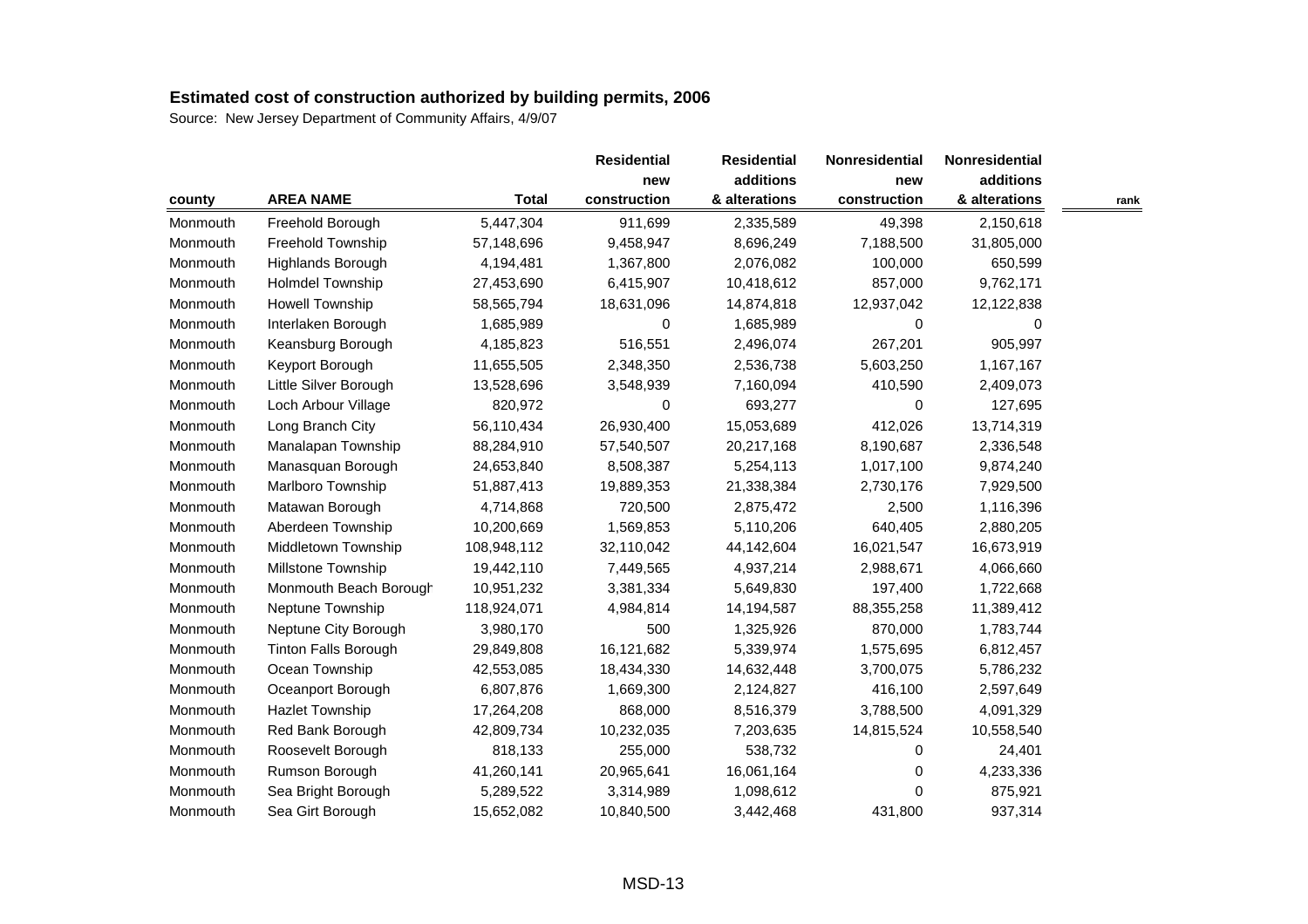| county   |                                |              | <b>Residential</b><br>new | <b>Residential</b><br>additions | Nonresidential | Nonresidential |      |
|----------|--------------------------------|--------------|---------------------------|---------------------------------|----------------|----------------|------|
|          |                                |              |                           |                                 | new            | additions      |      |
|          | <b>AREA NAME</b>               | <b>Total</b> | construction              | & alterations                   | construction   | & alterations  | rank |
| Monmouth | Shrewsbury Borough             | 16,515,355   | 1,799,050                 | 3,331,439                       | 9,013,000      | 2,371,866      |      |
| Monmouth | Shrewsbury Township            | 144,632      | 0                         | 140,832                         | 0              | 3,800          |      |
| Monmouth | Lake Como Borough              | 3,669,117    | 683,200                   | 1,993,175                       | 767,942        | 224,800        |      |
| Monmouth | Spring Lake Borough            | 17,296,116   | 9,756,360                 | 6,832,220                       | 63,000         | 644,536        |      |
| Monmouth | Spring Lake Heights Boro       | 4,428,128    | 1,727,540                 | 2,209,063                       | 196,000        | 295,525        |      |
| Monmouth | Union Beach Borough            | 3,249,521    | 1,391,473                 | 1,645,048                       | $\Omega$       | 213,000        |      |
| Monmouth | <b>Upper Freehold Township</b> | 21,992,902   | 16,660,649                | 2,473,497                       | 1,351,762      | 1,506,994      |      |
| Monmouth | <b>Wall Township</b>           | 92,773,800   | 21,688,778                | 27,960,514                      | 19,274,627     | 23,849,881     |      |
| Monmouth | West Long Branch Boroug        | 9,397,271    | 1,022,910                 | 4,087,661                       | 1,328,005      | 2,958,695      |      |
| Morris   | <b>Boonton Town</b>            | 7,498,845    | 1,961,500                 | 4,411,416                       | 431,100        | 694,829        |      |
| Morris   | <b>Boonton Township</b>        | 32,906,554   | 4,690,011                 | 25,952,543                      | 627,000        | 1,637,000      |      |
| Morris   | <b>Butler Borough</b>          | 9,153,145    | 3,105,500                 | 3,225,498                       | 2,532,378      | 289,769        |      |
| Morris   | Chatham Borough                | 30,766,369   | 2,060,300                 | 13,929,369                      | 0              | 14,776,700     |      |
| Morris   | Chatham Township               | 51,503,572   | 24,588,674                | 19,715,838                      | 748,941        | 6,450,119      |      |
| Morris   | Chester Borough                | 13,511,973   | 962,800                   | 2,238,724                       | 1,912,700      | 8,397,749      |      |
| Morris   | <b>Chester Township</b>        | 24,640,859   | 2,311,529                 | 7,001,606                       | 789,403        | 14,538,321     |      |
| Morris   | Denville Township              | 39,802,894   | 11,263,389                | 11,073,444                      | 1,504,894      | 15,961,167     |      |
| Morris   | Dover Town                     | 16,365,657   | 87,000                    | 3,265,764                       | 7,309,270      | 5,703,623      |      |
| Morris   | East Hanover Township          | 90,007,487   | 3,714,420                 | 8,820,839                       | 36,770,000     | 40,702,228     |      |
| Morris   | Florham Park Borough           | 38,530,419   | 5,722,850                 | 6,250,724                       | 13,973,400     | 12,583,445     |      |
| Morris   | Hanover Township               | 79,169,784   | 11,137,114                | 8,639,350                       | 13,746,297     | 45,647,023     |      |
| Morris   | Harding Township               | 30,032,062   | 13,134,200                | 12,400,677                      | 2,238,250      | 2,258,935      |      |
| Morris   | Jefferson Township             | 18,712,620   | 4,165,612                 | 9,555,466                       | 2,814,365      | 2,177,177      |      |
| Morris   | Kinnelon Borough               | 21,475,567   | 8,279,631                 | 12,967,714                      | 33,287         | 194,935        |      |
| Morris   | Lincoln Park Borough           | 3,989,636    | 805,238                   | 2,926,182                       | 50,000         | 208,216        |      |
| Morris   | Madison Borough                | 62,651,343   | 13,293,300                | 16,032,516                      | 6,512,725      | 26,812,802     |      |
| Morris   | Mendham Borough                | 13,577,926   | 555,950                   | 4,802,201                       | 522,281        | 7,697,494      |      |
| Morris   | Mendham Township               | 15,041,233   | 6,728,031                 | 6,863,861                       | 140,000        | 1,309,341      |      |
| Morris   | Mine Hill Township             | 2,321,997    | 0                         | 1,849,064                       | 0              | 472,933        |      |
| Morris   | Montville Township             | 30,569,394   | 14,096,852                | 10,778,318                      | 1,054,894      | 4,639,330      |      |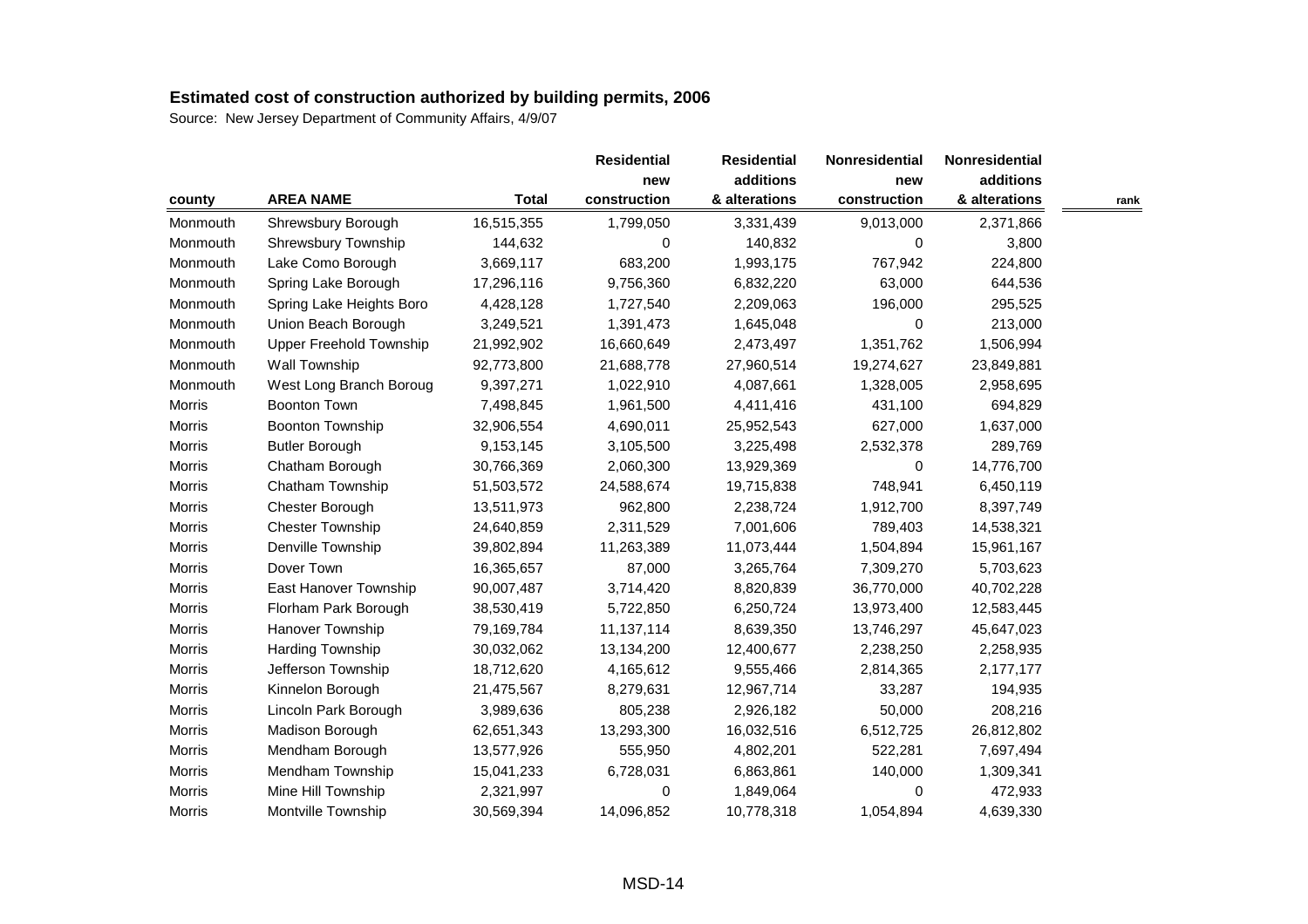| county        |                            |              | <b>Residential</b><br>new | <b>Residential</b> | Nonresidential | Nonresidential<br>additions |      |
|---------------|----------------------------|--------------|---------------------------|--------------------|----------------|-----------------------------|------|
|               |                            |              |                           | additions          | new            |                             |      |
|               | <b>AREA NAME</b>           | <b>Total</b> | construction              | & alterations      | construction   | & alterations               | rank |
| <b>Morris</b> | Morris Township            | 45,741,687   | 5,636,200                 | 17,280,727         | 192,320        | 22,632,440                  |      |
| Morris        | Morris Plains Borough      | 48,221,108   | 1,613,500                 | 4,113,242          | 38,150,320     | 4,344,046                   |      |
| <b>Morris</b> | Morristown Town            | 110,125,758  | 57,613,520                | 9,638,756          | 18,665,780     | 24,207,702                  |      |
| <b>Morris</b> | Mountain Lakes Borough     | 13,834,127   | 2,948,949                 | 9,865,766          | 443,003        | 576,409                     |      |
| Morris        | Mount Arlington Borough    | 7,305,318    | 3,848,200                 | 2,342,213          | 546,000        | 568,905                     |      |
| Morris        | Mount Olive Township       | 42,386,809   | 15,626,295                | 6,254,054          | 7,036,366      | 13,470,094                  |      |
| Morris        | Netcong Borough            | 1,100,407    | 260,100                   | 681,773            | 0              | 158,534                     |      |
| Morris        | Parsippany-Troy Hills Twp  | 84,242,888   | 13,016,443                | 17,860,695         | 1,110,204      | 52,255,546                  |      |
| Morris        | Long Hill Township         | 7,681,143    | 597,055                   | 6,702,705          | 0              | 381,383                     |      |
| <b>Morris</b> | Pequannock Township        | 50,013,095   | 36,168,511                | 8,589,210          | 1,672,677      | 3,582,697                   |      |
| Morris        | Randolph Township          | 59,585,151   | 3,253,775                 | 13,878,883         | 22,272,450     | 20,180,043                  |      |
| Morris        | Riverdale Borough          | 33,251,753   | 7,365,300                 | 1,417,904          | 19,699,876     | 4,768,673                   |      |
| Morris        | Rockaway Borough           | 7,664,427    | 420,800                   | 1,981,700          | 4,193,310      | 1,068,617                   |      |
| <b>Morris</b> | Rockaway Township          | 25,263,718   | 5,058,729                 | 10,644,294         | 812,909        | 8,747,786                   |      |
| <b>Morris</b> | Roxbury Township           | 24,646,496   | 3,136,950                 | 11,791,137         | 1,782,675      | 7,935,734                   |      |
| Morris        | Victory Gardens Borough    | 94,558       | 0                         | 94,558             | 0              | 0                           |      |
| Morris        | <b>Washington Township</b> | 22,078,070   | 7,542,041                 | 12,200,232         | 254,101        | 2,081,696                   |      |
| Morris        | Wharton Borough            | 4,455,141    | 616,200                   | 2,230,332          | 0              | 1,608,609                   |      |
| Ocean         | Barnegat Light Borough     | 5,023,535    | 1,918,000                 | 2,390,027          | 450,000        | 265,508                     |      |
| Ocean         | Bay Head Borough           | 9,874,144    | 5,943,425                 | 3,925,669          | 0              | 5,050                       |      |
| Ocean         | Beach Haven Borough        | 9,393,397    | 4,805,982                 | 3,271,054          | 414.602        | 901,759                     |      |
| Ocean         | Beachwood Borough          | 6,095,776    | 2,090,947                 | 3,986,383          | 8,000          | 10,446                      |      |
| Ocean         | <b>Berkeley Township</b>   | 33,893,094   | 17,386,880                | 12,997,462         | 2,595,527      | 913,225                     |      |
| Ocean         | <b>Brick Township</b>      | 86,528,728   | 21,933,781                | 32,201,445         | 3,525,000      | 28,868,502                  |      |
| Ocean         | Toms River Township        | 155,546,121  | 49,568,686                | 36,451,427         | 26,716,102     | 42,809,906                  |      |
| Ocean         | Eagleswood Township        | 3,923,695    | 2,538,077                 | 2,075              | 447,503        | 936,040                     |      |
| Ocean         | Harvey Cedars Borough      | 8,122,859    | 4,130,950                 | 3,059,980          | 931,929        | 0                           |      |
| Ocean         | Island Heights Borough     | 2,690,439    | 1,111,470                 | 1,508,569          | 25,000         | 45,400                      |      |
| Ocean         | Jackson Township           | 89,755,904   | 52,336,460                | 7,317,190          | 9,907,816      | 20,194,438                  |      |
| Ocean         | Lacey Township             | 30,045,561   | 12,449,414                | 8,736,251          | 4,907,816      | 3,952,080                   |      |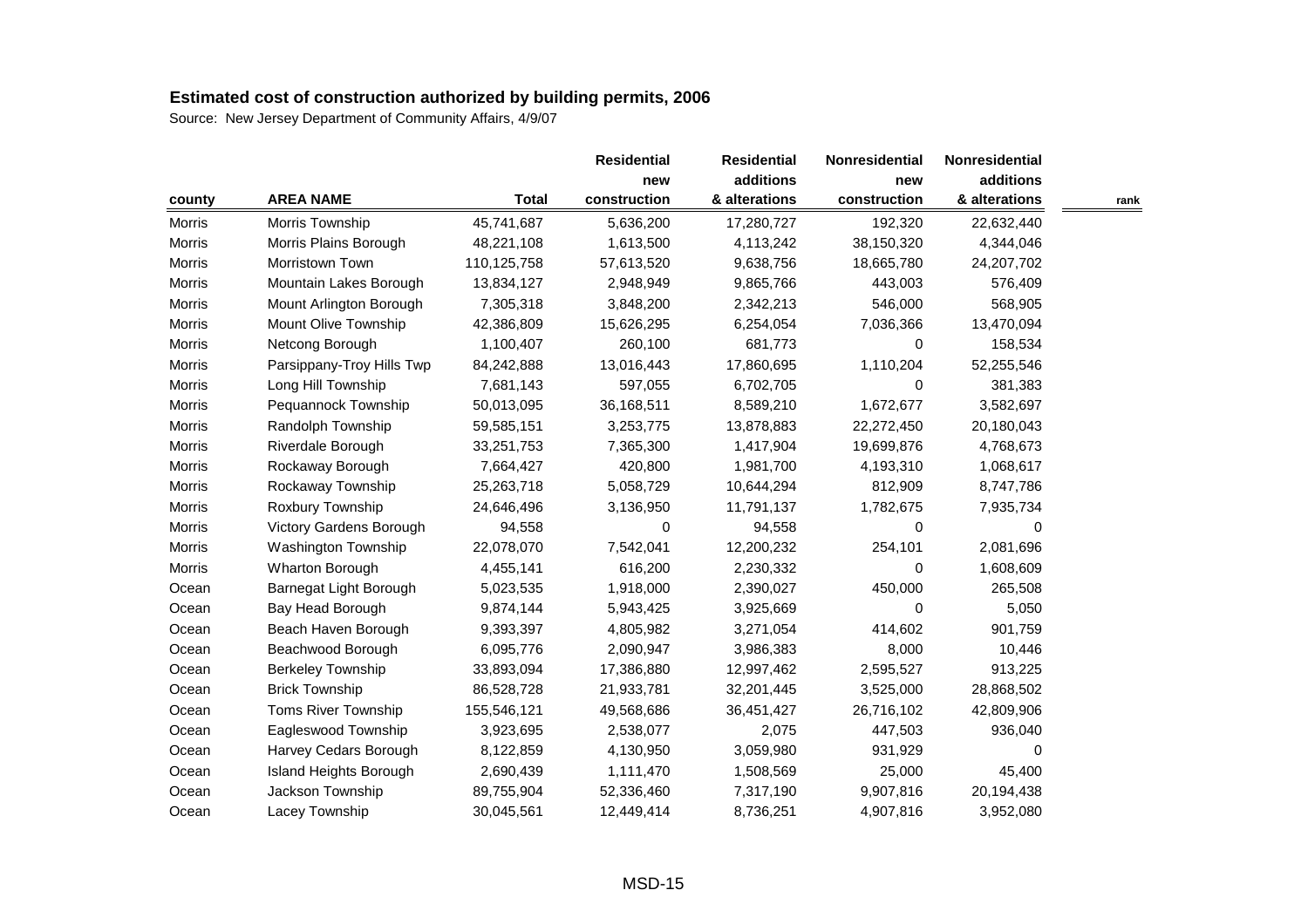| county  |                             |              | <b>Residential</b><br>new | <b>Residential</b> | Nonresidential | Nonresidential<br>additions |      |
|---------|-----------------------------|--------------|---------------------------|--------------------|----------------|-----------------------------|------|
|         |                             |              |                           | additions          | new            |                             |      |
|         | <b>AREA NAME</b>            | <b>Total</b> | construction              | & alterations      | construction   | & alterations               | rank |
| Ocean   | Lakehurst Borough           | 2,376,153    | 1,280,000                 | 668,393            | 85,000         | 342,760                     |      |
| Ocean   | Lakewood Township           | 85,592,450   | 51,185,929                | 10,659,940         | 9,396,390      | 14,350,191                  |      |
| Ocean   | Lavallette Borough          | 14,637,065   | 10,533,375                | 3,799,941          | 0              | 303,749                     |      |
| Ocean   | Little Egg Harbor Township  | 37,515,344   | 17,157,595                | 8,514,952          | 8,356,702      | 3,486,095                   |      |
| Ocean   | Long Beach Township         | 80,901,336   | 55,586,608                | 22,582,178         | 0              | 2,732,550                   |      |
| Ocean   | Manchester Township         | 38,105,072   | 10,826,795                | 8,316,225          | 16,256,291     | 2,705,761                   |      |
| Ocean   | Mantoloking Borough         | 7,456,761    | 1,715,700                 | 5,414,501          | 0              | 326,560                     |      |
| Ocean   | Ocean Township              | 27,142,600   | 20,966,386                | 3,983,131          | 1,409,600      | 783,483                     |      |
| Ocean   | Ocean Gate Borough          | 4,139,579    | 2,272,181                 | 1,752,248          | 40,000         | 75,150                      |      |
| Ocean   | Pine Beach Borough          | 4,025,265    | 2,612,200                 | 1,109,365          | 0              | 303,700                     |      |
| Ocean   | <b>Plumsted Township</b>    | 9,708,298    | 2,970,005                 | 1,847,647          | 2,725,206      | 2,165,440                   |      |
| Ocean   | Point Pleasant Borough      | 20,450,905   | 8,649,288                 | 9,210,680          | 464,254        | 2,126,683                   |      |
| Ocean   | Point Pleasant Beach Bord   | 14,080,798   | 2,983,515                 | 7,754,899          | 440,600        | 2,901,784                   |      |
| Ocean   | Seaside Heights Borough     | 10,264,525   | 5,684,676                 | 3,177,868          | 550,370        | 851,611                     |      |
| Ocean   | Seaside Park Borough        | 7,342,403    | 3,942,283                 | 3,109,618          | 0              | 290,502                     |      |
| Ocean   | Ship Bottom Borough         | 10,963,876   | 6,258,791                 | 2,434,238          | 1,741,002      | 529,845                     |      |
| Ocean   | South Toms River Borougl    | 1,149,128    | 276,200                   | 677,328            | 0              | 195,600                     |      |
| Ocean   | <b>Stafford Township</b>    | 52,550,397   | 21,241,833                | 566,554            | 9,912,822      | 20,829,188                  |      |
| Ocean   | Surf City Borough           | 10,790,961   | 7,188,500                 | 3,602,461          | 0              | 0                           |      |
| Ocean   | <b>Tuckerton Borough</b>    | 4,945,172    | 113,000                   | 43,978             | 1,287,429      | 3,500,765                   |      |
| Ocean   | <b>Barnegat Township</b>    | 40,906,870   | 31,963,097                | 3,137,037          | 1,889,810      | 3,916,926                   |      |
| Passaic | <b>Bloomingdale Borough</b> | 4,643,178    | 530,000                   | 3,973,611          | 40,000         | 99,567                      |      |
| Passaic | <b>Clifton City</b>         | 45,466,562   | 2,839,300                 | 18,917,156         | 2,624,948      | 21,085,158                  |      |
| Passaic | Haledon Borough             | 3,784,802    | 1,584,650                 | 1,419,132          | 0              | 781,020                     |      |
| Passaic | Hawthorne Borough           | 16,701,366   | 6,803,124                 | 7,986,989          | 1,122,203      | 789,050                     |      |
| Passaic | Little Falls Township       | 6,272,516    | 440,000                   | 4,298,360          | 194,500        | 1,339,656                   |      |
| Passaic | North Haledon Borough       | 25,619,377   | 2,706,120                 | 4,770,288          | 11,000,500     | 7,142,469                   |      |
| Passaic | Passaic City                | 31,880,895   | 6,250,800                 | 18,891,000         | 640,000        | 6,099,095                   |      |
| Passaic | Paterson City               | 68,778,403   | 16,069,850                | 16,613,334         | 20,580,995     | 15,514,224                  |      |
| Passaic | Pompton Lakes Borough       | 8,379,725    | 1,119,500                 | 4,826,668          | 1,404,000      | 1,029,557                   |      |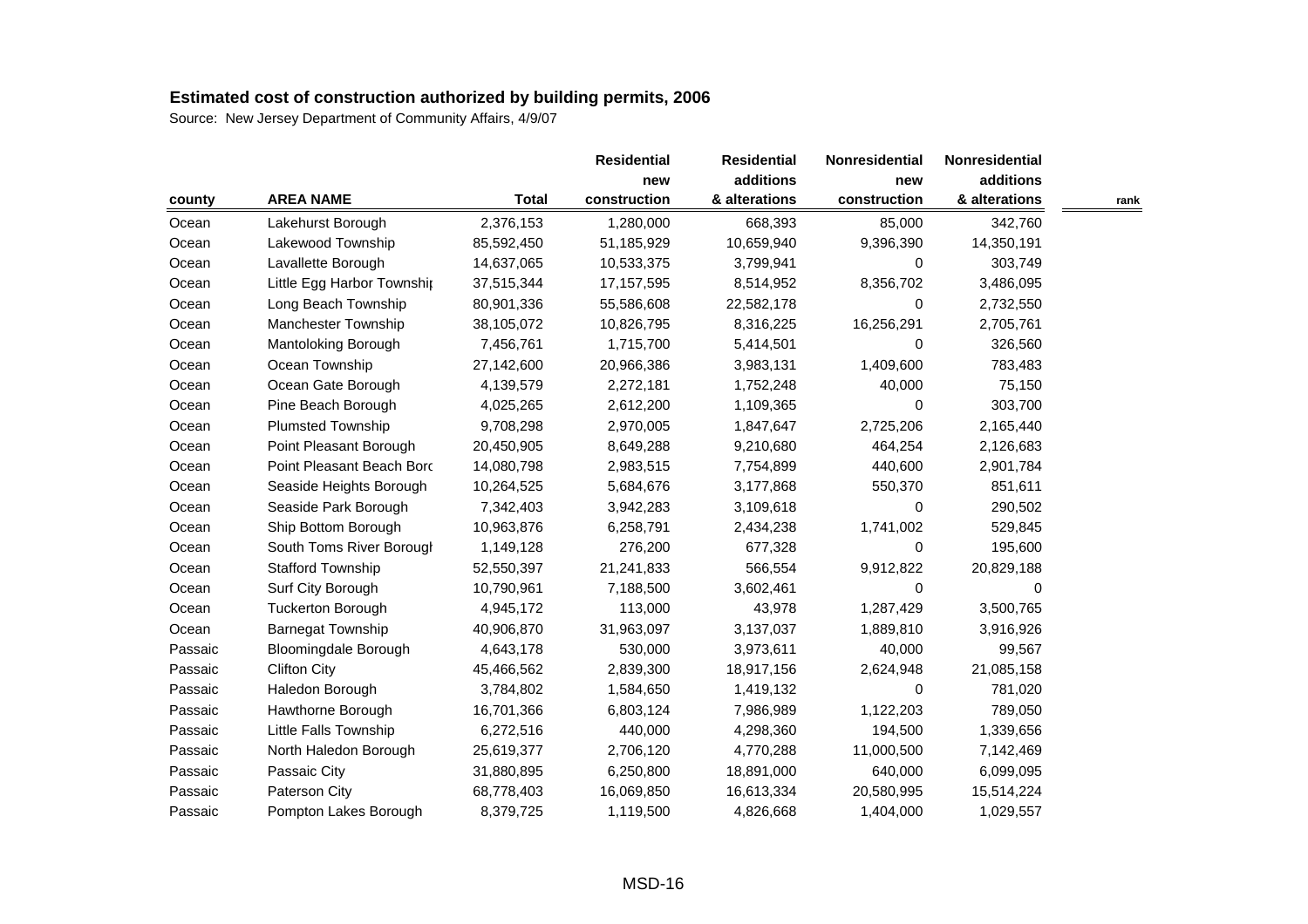| county   |                               |              |              | <b>Residential</b> | Nonresidential | Nonresidential |      |
|----------|-------------------------------|--------------|--------------|--------------------|----------------|----------------|------|
|          |                               |              | new          | additions          | new            | additions      |      |
|          | <b>AREA NAME</b>              | <b>Total</b> | construction | & alterations      | construction   | & alterations  | rank |
| Passaic  | Prospect Park Borough         | 840,748      | 0            | 764,448            | $\mathbf 0$    | 76,300         |      |
| Passaic  | Ringwood Borough              | 8,236,174    | 1,912,700    | 5,262,728          | 180,000        | 880,746        |      |
| Passaic  | <b>Totowa Borough</b>         | 15,573,498   | 2,021,800    | 5,662,922          | 1,131,000      | 6,757,776      |      |
| Passaic  | Wanaque Borough               | 36,786,991   | 24,759,947   | 5,080,332          | 5,486,000      | 1,460,712      |      |
| Passaic  | Wayne Township                | 132,210,450  | 4,693,062    | 36,053,728         | 64,447,400     | 27,016,260     |      |
| Passaic  | West Milford Township         | 23,380,959   | 8,088,130    | 10,312,127         | 1,251,343      | 3,729,359      |      |
| Passaic  | West Paterson Borough         | 36,997,423   | 25,239,000   | 3,013,402          | 5,710,975      | 3,034,046      |      |
| Salem    | Alloway Township              | 8,630,127    | 2,145,367    | 1,246,260          | 348,000        | 4,890,500      |      |
| Salem    | Elmer Borough                 | 820,599      | 0            | 350,219            | 241,000        | 229,380        |      |
| Salem    | Elsinboro Township            | 1,434,845    | 1,194,000    | 173,350            | 47,000         | 20,495         |      |
| Salem    | Lower Alloways Creek Twr      | 5,018,664    | 355,000      | 397,732            | 1,009,500      | 3,256,432      |      |
| Salem    | Mannington Township           | 1,986,444    | 863,050      | 358,946            | 102,200        | 662,248        |      |
| Salem    | Oldmans Township              | 10,308,227   | 612,100      | 221,227            | 7,669,800      | 1,805,100      |      |
| Salem    | Penns Grove Borough           | 1,100,939    | 160,000      | 712,044            | 182,100        | 46,795         |      |
| Salem    | Pennsville Township           | 17,961,902   | 12,898,925   | 2,554,843          | 1,424,087      | 1,084,047      |      |
| Salem    | Pilesgrove Township           | 4,363,468    | 3,010,358    | 644,152            | 481,780        | 227,178        |      |
| Salem    | Pittsgrove Township           | 6,803,442    | 3,608,110    | 1,343,226          | 370,660        | 1,481,446      |      |
| Salem    | Quinton Township              | 2,548,923    | 1,588,700    | 470,588            | 341,800        | 147,835        |      |
| Salem    | Salem City                    | 8,671,675    | 6,165,040    | 2,194,911          | 3,500          | 308,224        |      |
| Salem    | <b>Carneys Point Township</b> | 6,623,910    | 3,545,238    | 1,363,696          | 294,400        | 1,420,576      |      |
| Salem    | Upper Pittsgrove Township     | 1,966,598    | 736,955      | 565,111            | 370,475        | 294,057        |      |
| Salem    | Woodstown Borough             | 3,077,475    | 2,102,975    | 695,666            | 31,800         | 247,034        |      |
| Somerset | <b>Bedminster Township</b>    | 15,052,325   | 803,000      | 3,801,999          | 3,125,000      | 7,322,326      |      |
| Somerset | <b>Bernards Township</b>      | 115,139,409  | 10,954,613   | 22,796,498         | 10,288,200     | 71,100,098     |      |
| Somerset | Bernardsville Borough         | 16,659,954   | 4,269,702    | 9,756,708          | 73,350         | 2,560,194      |      |
| Somerset | Bound Brook Borough           | 9,335,319    | 5,530,100    | 1,998,983          | 0              | 1,806,236      |      |
| Somerset | <b>Branchburg Township</b>    | 42,220,847   | 3,532,000    | 7,760,132          | 7,718,581      | 23,210,134     |      |
| Somerset | <b>Bridgewater Township</b>   | 129,806,478  | 31,287,446   | 21,789,839         | 19,937,870     | 56,791,323     |      |
| Somerset | Far Hills Borough             | 2,862,638    | 605,000      | 2,114,268          | 0              | 143,370        |      |
| Somerset | Franklin Township             | 95,024,381   | 32,556,844   | 18,236,984         | 13,437,520     | 30,793,033     |      |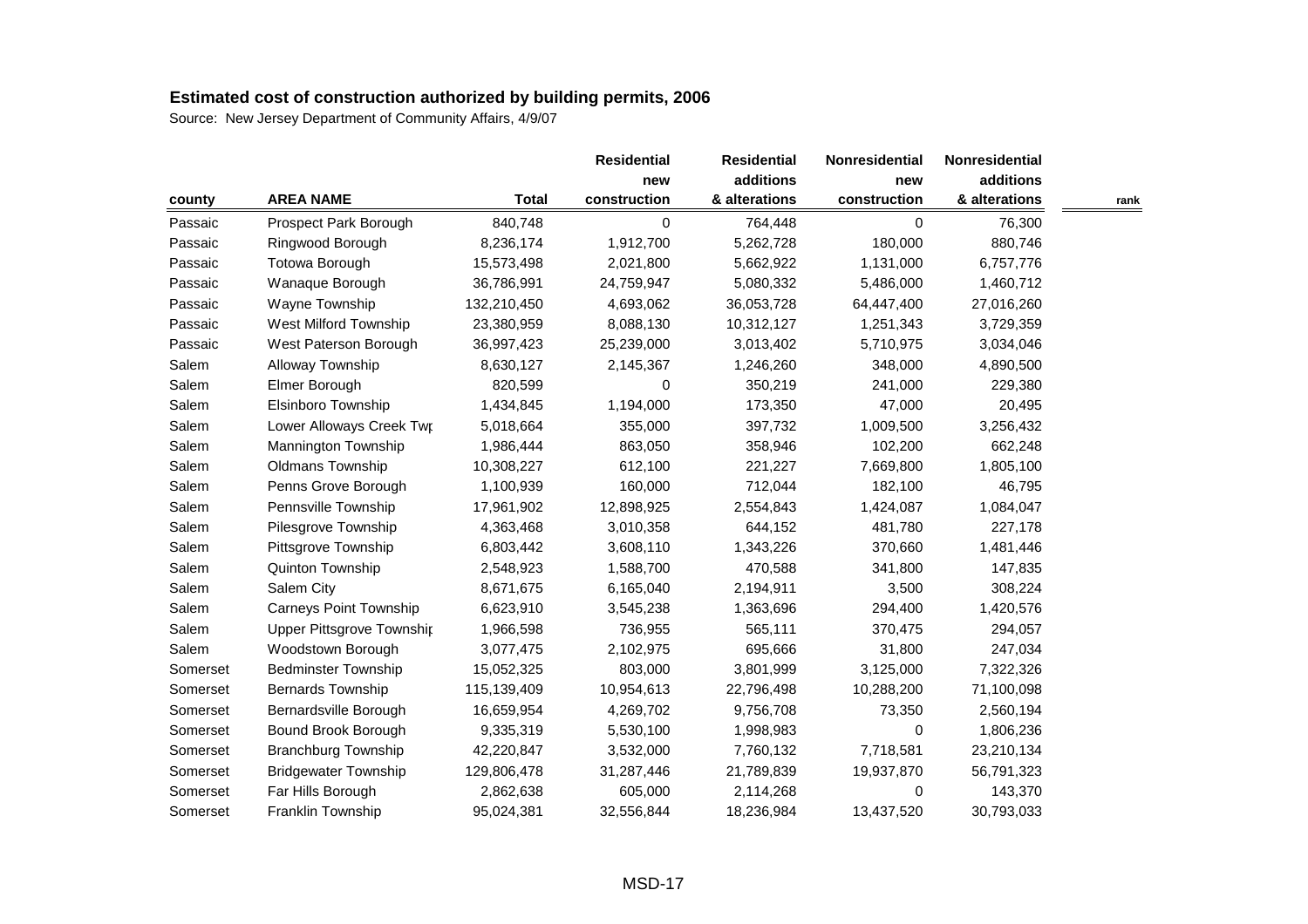|               |                             |              | <b>Residential</b> | <b>Residential</b> | Nonresidential | Nonresidential |      |
|---------------|-----------------------------|--------------|--------------------|--------------------|----------------|----------------|------|
|               |                             |              | new                | additions          | new            | additions      |      |
| county        | <b>AREA NAME</b>            | <b>Total</b> | construction       | & alterations      | construction   | & alterations  | rank |
| Somerset      | <b>Green Brook Township</b> | 7,519,735    | 551,600            | 3,175,185          | 842,618        | 2,950,332      |      |
| Somerset      | Hillsborough Township       | 46,270,418   | 20,826,481         | 12,701,150         | 2,864,365      | 9,878,422      |      |
| Somerset      | Manville Borough            | 6,261,062    | 1,201,360          | 2,541,416          | 31,200         | 2,487,086      |      |
| Somerset      | Millstone Borough           | 257,243      | 0                  | 225,243            | 0              | 32,000         |      |
| Somerset      | Montgomery Township         | 12,852,172   | 197,751            | 8,174,677          | 108,390        | 4,371,354      |      |
| Somerset      | North Plainfield Borough    | 4,568,547    | 422,000            | 2,825,553          | 0              | 1,320,994      |      |
| Somerset      | Peapack-Gladstone Boro      | 5,207,744    | 1,741,450          | 1,653,828          | 367,350        | 1,445,116      |      |
| Somerset      | Raritan Borough             | 9,549,439    | 1,414,300          | 2,543,984          | 25,000         | 5,566,155      |      |
| Somerset      | Rocky Hill Borough          | 1,169,708    | 0                  | 577,247            | 23,818         | 568,643        |      |
| Somerset      | Somerville Borough          | 15,491,143   | 227,450            | 4,345,289          | 4,588,433      | 6,329,971      |      |
| Somerset      | South Bound Brook Boro      | 7,603,547    | 6,305,500          | 1,080,465          | 122,705        | 94,877         |      |
| Somerset      | Warren Township             | 37,384,021   | 9,397,857          | 14,991,083         | 5,273,631      | 7,721,450      |      |
| Somerset      | Watchung Borough            | 16,887,471   | 4,755,850          | 5,868,287          | 2,105,617      | 4,157,717      |      |
| <b>Sussex</b> | Andover Borough             | 9,281,308    | 0                  | 186,568            | 9,003,200      | 91,540         |      |
| <b>Sussex</b> | Andover Township            | 8,088,369    | 5,109,487          | 1,874,226          | 434,660        | 669,996        |      |
| Sussex        | <b>Branchville Borough</b>  | 1,189,340    | 290,000            | 385,940            | 0              | 513,400        |      |
| Sussex        | <b>Byram Township</b>       | 6,159,553    | 2,755,949          | 2,505,384          | 105,430        | 792,790        |      |
| Sussex        | Frankford Township          | 8,825,826    | 2,938,753          | 3,403,676          | 876,922        | 1,606,475      |      |
| Sussex        | Franklin Borough            | 5,697,135    | 894,000            | 1,397,941          | 1,587,222      | 1,817,972      |      |
| Sussex        | Fredon Township             | 5,875,389    | 3,584,050          | 1,777,006          | 349,613        | 164,720        |      |
| Sussex        | Green Township              | 6,488,252    | 4,631,300          | 1,567,624          | 35,500         | 253,828        |      |
| Sussex        | Hamburg Borough             | 935,130      | 5,000              | 487,812            | 300,000        | 142,318        |      |
| <b>Sussex</b> | Hampton Township            | 6,177,415    | 2,893,041          | 2,549,073          | 392,981        | 342,320        |      |
| Sussex        | Hardyston Township          | 55,270,898   | 50,039,654         | 3,440,282          | 497,630        | 1,293,332      |      |
| <b>Sussex</b> | Hopatcong Borough           | 14,522,961   | 3,536,120          | 5,162,833          | 242,290        | 5,581,718      |      |
| <b>Sussex</b> | Lafayette Township          | 5,440,348    | 1,980,200          | 887,659            | 382,261        | 2,190,228      |      |
| Sussex        | Montague Township           | 5,002,935    | 2,827,006          | 1,717,319          | 174,200        | 284,410        |      |
| Sussex        | Newton Town                 | 23,991,947   | 509,500            | 1,959,157          | 12,623,621     | 8,899,669      |      |
| Sussex        | Ogdensburg Borough          | 1,208,927    | 4,300              | 1,136,427          | $\mathbf 0$    | 68,200         |      |
| Sussex        | Sandyston Township          | 3,428,308    | 1,153,803          | 1,406,198          | 488,100        | 380,207        |      |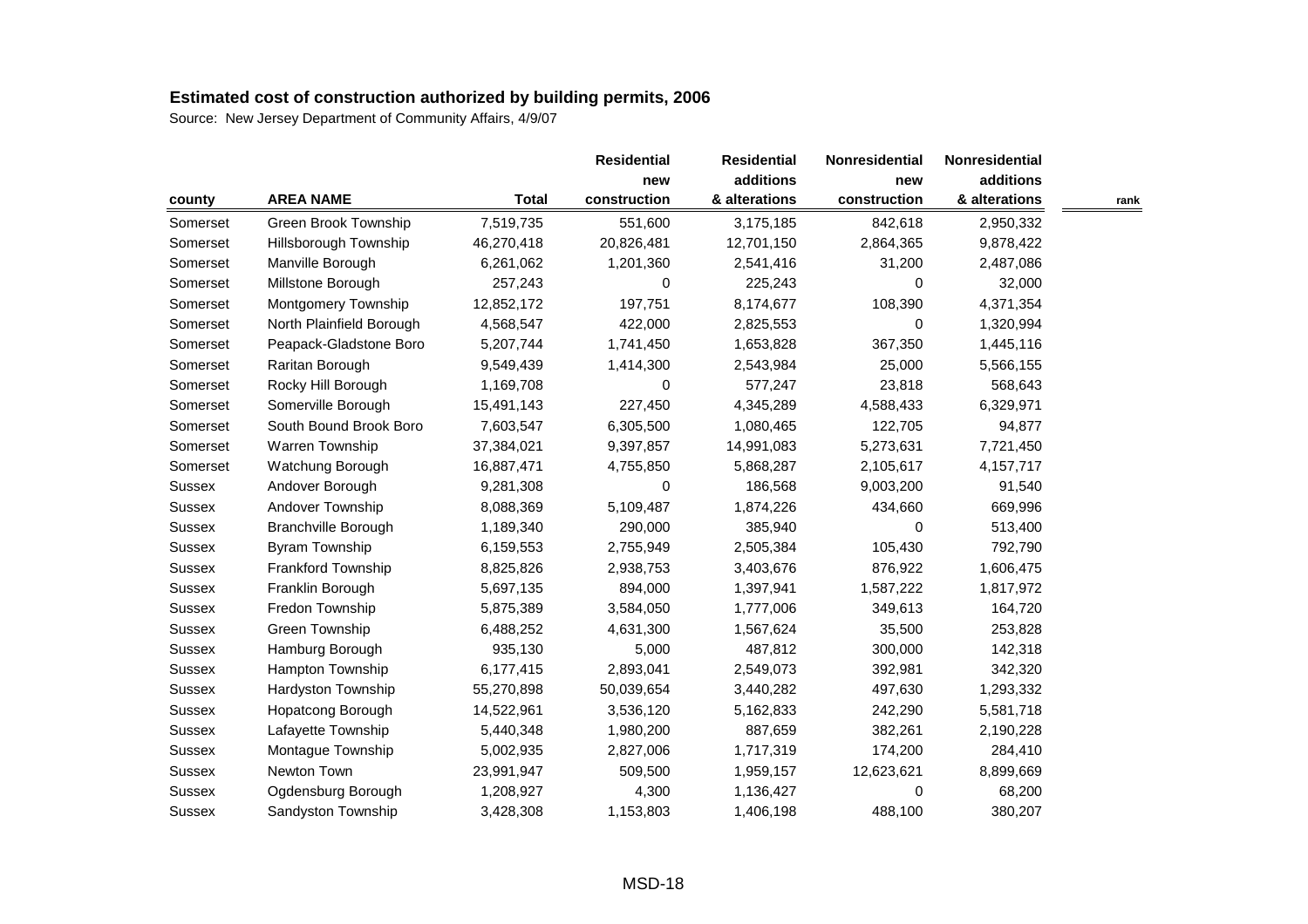| county        |                            |              |              | <b>Residential</b> | Nonresidential | Nonresidential |      |
|---------------|----------------------------|--------------|--------------|--------------------|----------------|----------------|------|
|               |                            |              | new          | additions          | new            | additions      |      |
|               | <b>AREA NAME</b>           | <b>Total</b> | construction | & alterations      | construction   | & alterations  | rank |
| Sussex        | Sparta Township            | 57,293,327   | 24,981,335   | 14,791,279         | 7,567,350      | 9,953,363      |      |
| Sussex        | Stanhope Borough           | 2,036,319    | 773,502      | 1,075,982          | 15,971         | 170,864        |      |
| Sussex        | <b>Stillwater Township</b> | 4,308,436    | 1,297,413    | 2,414,023          | 44,500         | 552,500        |      |
| <b>Sussex</b> | Sussex Borough             | 2,662,250    | 355,280      | 400,706            | 1,263,480      | 642,784        |      |
| Sussex        | Vernon Township            | 27,198,092   | 6,054,596    | 12,411,392         | 2,961,543      | 5,770,561      |      |
| <b>Sussex</b> | Walpack Township           |              | 0            | 0                  | 0              |                |      |
| Sussex        | Wantage Township           | 22,530,900   | 14,477,238   | 3,978,626          | 1,932,875      | 2,142,161      |      |
| Union         | Berkeley Heights Township  | 53,941,956   | 15,337,995   | 18,670,057         | 2,742,100      | 17,191,804     |      |
| Union         | Clark Township             | 25,354,137   | 3,856,493    | 10,251,599         | 3,500,500      | 7,745,545      |      |
| Union         | Cranford Township          | 40,612,122   | 3,092,139    | 21,240,927         | 408,800        | 15,870,256     |      |
| Union         | <b>Elizabeth City</b>      | 115,012,708  | 60,446,278   | 14,302,188         | 27,582,116     | 12,682,126     |      |
| Union         | Fanwood Borough            | 14,067,487   | 3,651,880    | 6,725,652          | 3,364,100      | 325,855        |      |
| Union         | Garwood Borough            | 10,854,897   | 7,954,550    | 2,026,380          | 0              | 873,967        |      |
| Union         | Hillside Township          | 12,561,295   | 2,695,302    | 3,379,681          | 1,046,708      | 5,439,604      |      |
| Union         | Kenilworth Borough         | 10,671,482   | 2,697,950    | 3,432,813          | 15,000         | 4,525,719      |      |
| Union         | Linden City                | 87,007,521   | 17,681,740   | 9,285,140          | 47,410,341     | 12,630,300     |      |
| Union         | Mountainside Borough       | 13,819,771   | 1,163,600    | 9,802,249          | 0              | 2,853,922      |      |
| Union         | New Providence Borough     | 22,935,939   | 4,657,000    | 12,732,199         | 6,100          | 5,540,640      |      |
| Union         | <b>Plainfield City</b>     | 15,386,662   | 2,880,203    | 11,937,196         | 0              | 569,263        |      |
| Union         | <b>Rahway City</b>         | 111,985,082  | 45,759,601   | 21,541,681         | 39,594,500     | 5,089,300      |      |
| Union         | Roselle Borough            | 11,768,781   | 445,000      | 4,228,489          | 6,847,000      | 248,292        |      |
| Union         | Roselle Park Borough       | 4,966,482    | 745,200      | 3,349,505          | 124,200        | 747,577        |      |
| Union         | Scotch Plains Township     | 41,292,045   | 13,402,060   | 26,420,780         | 1,333,000      | 136,205        |      |
| Union         | Springfield Township       | 25,301,471   | 2,936,040    | 10,531,022         | 2,336,001      | 9,498,408      |      |
| Union         | <b>Summit City</b>         | 109,107,291  | 9,221,087    | 41,047,243         | 14,520,951     | 44,318,010     |      |
| Union         | Union Township             | 70,858,242   | 3,535,412    | 13,096,349         | 30,085,232     | 24, 141, 249   |      |
| Union         | Westfield Town             | 80,270,396   | 22,171,905   | 44,243,543         | 6,981,196      | 6,873,752      |      |
| Union         | Winfield Township          | 435,850      | 0            | 435,850            | 0              | 0              |      |
| Warren        | Allamuchy Township         | 13,961,457   | 11,982,446   | 0                  | 100,462        | 1,878,549      |      |
| Warren        | Alpha Borough              | 1,937,730    | 667,150      | 744,281            | 0              | 526,299        |      |